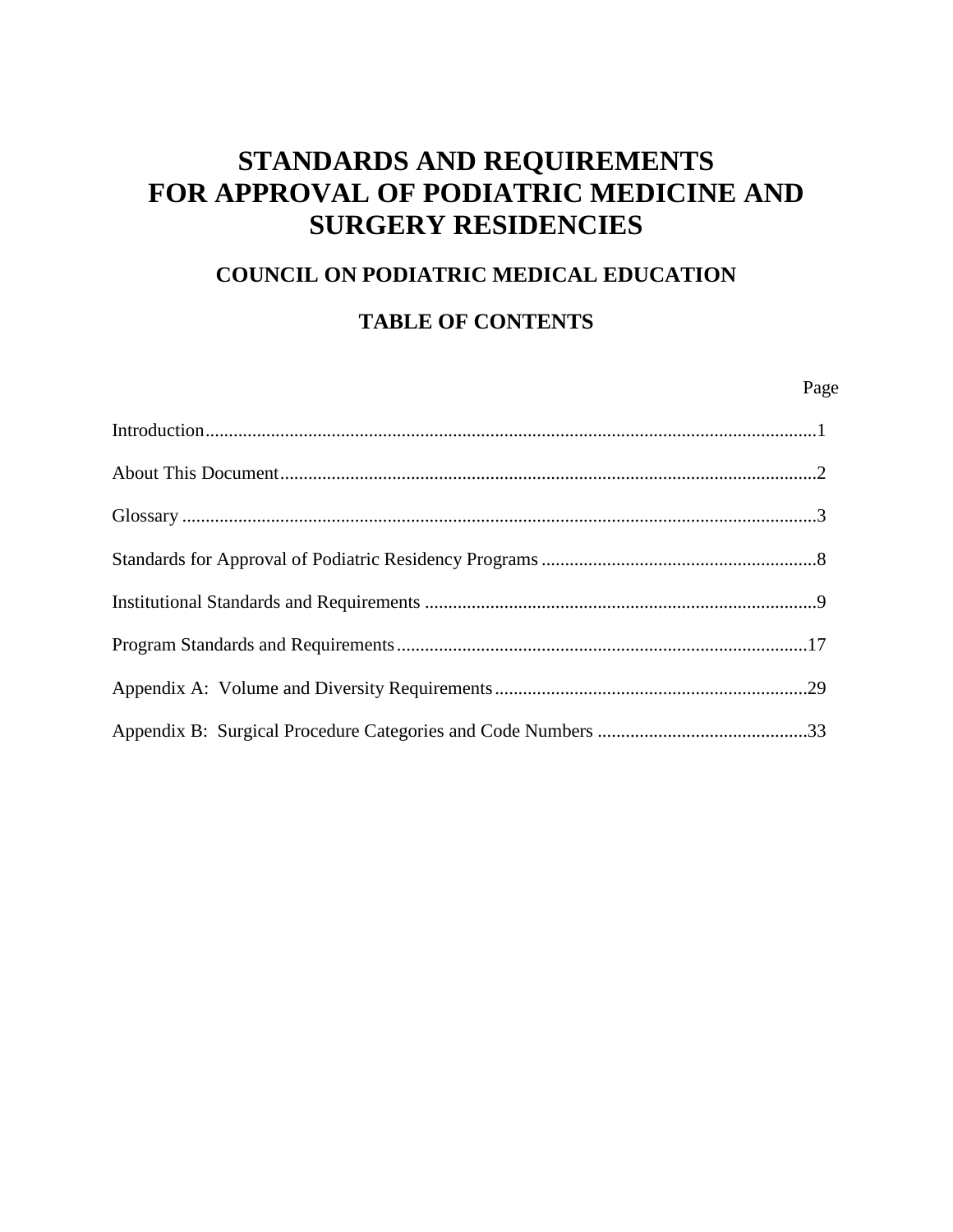# **INTRODUCTION**

Following four years of professional education, graduates of colleges or schools of podiatric medicine enter postgraduate residency programs that are conducted under the sponsorship of health-care institutions. Residencies afford these individuals structured learning experiences in patient management along with training in the diagnosis and care of podiatric pathology. The individuals involved in these training programs are referred to as "residents" and are recognized as such by the institutions sponsoring the programs.

The Council on Podiatric Medical Education (CPME) is an autonomous, professional accrediting agency designated by the American Podiatric Medical Association (APMA) to serve as the accrediting agency in the profession of podiatric medicine. The Council evaluates, accredits, and approves educational institutions and programs. The scope of the Council's approval activities extends to institutions throughout the United States and its territories and Canada.

The mission of the Council is to promote the quality of doctoral education, postdoctoral education, certification, and continuing education. By confirming that these programs meet established standards and requirements, the Council serves to protect the public, podiatric medical students, and doctors of podiatric medicine.

The Council has been authorized by the APMA to approve institutions that sponsor residency programs that demonstrate and maintain compliance with the standards and requirements in this publication. Podiatric residency approval is based on programmatic evaluation and periodic review by the Residency Review Committee (RRC) and the Council.

Standards and requirements in this publication are divided into institutional standards and requirements and program standards and requirements. Standard 6.0 and the associated requirements were developed as a collaborative effort of the Council on Podiatric Medical Education, the American Board of Podiatric Medicine (ABPM), and the American Board of Podiatric Surgery (ABPS).

Under no circumstances may the standards and requirements for approval by the Council supersede federal or state law.

Prior to adoption, all Council policies, procedures, standards, and requirements are disseminated widely in order to obtain information regarding how the Council's community of interest may be affected.

The Council formulates and adopts its own approval procedures. These procedures are stated in CPME 330, *Procedures for Approval of Podiatric Residencies*. This document, as well as CPME 320, may be obtained on the Council's website at [www.cpme.org](http://www.cpme.org/) or by contacting the Council office.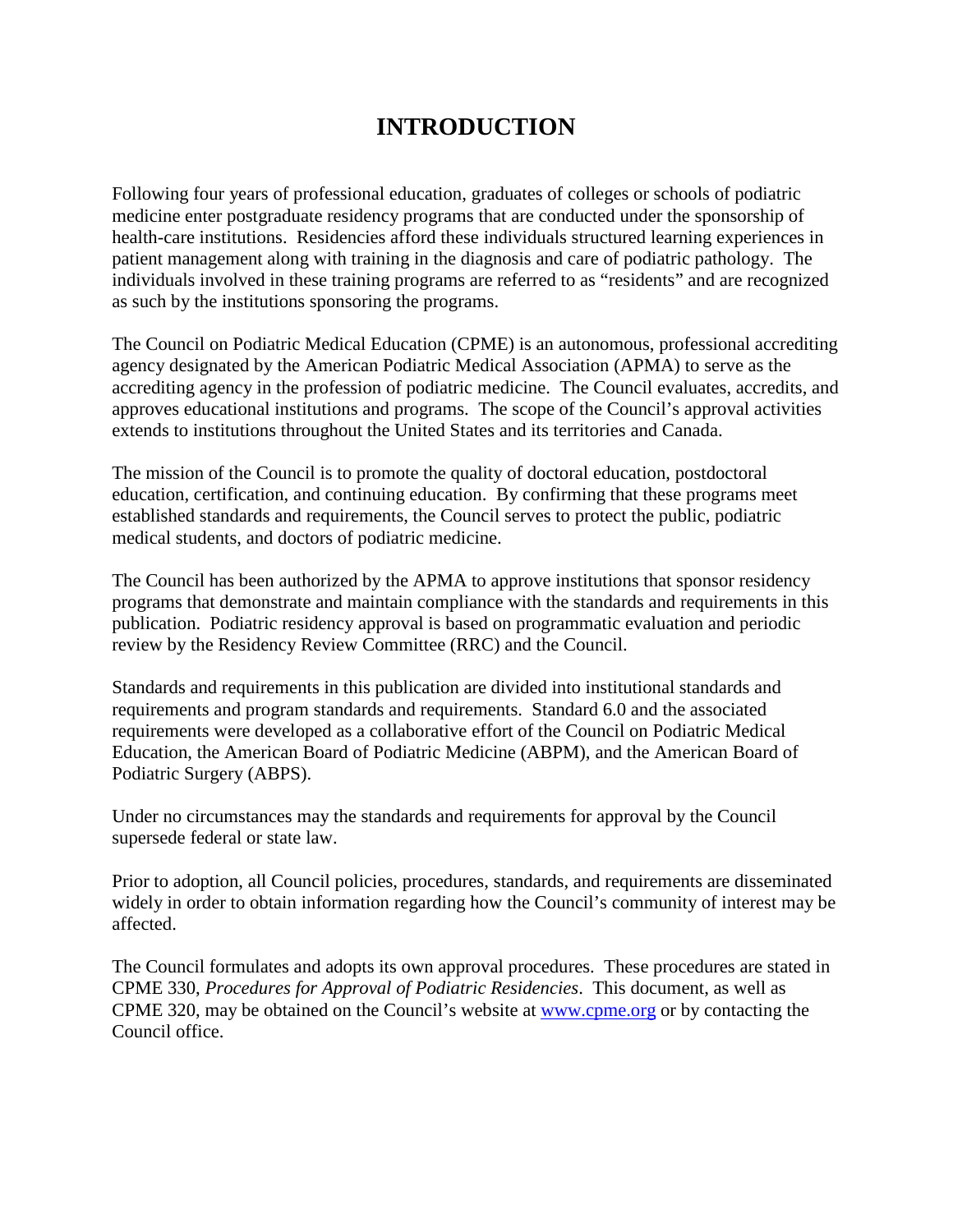# **ABOUT THIS DOCUMENT**

This publication describes the standards and requirements for approval of podiatric residency programs. The standards and requirements, along with the procedures for approval, serve as the basis for evaluating the quality of the educational program offered by a sponsoring institution and holding the institution and program accountable to the educational community, podiatric medical profession, and the public.

The **standards** for approval of residency programs serve to evaluate the quality of education. These standards are broad statements that embrace areas of expected performance on the part of the sponsoring institution and the residency program. Compliance with the standards ensures good educational practice in the field of podiatric medicine and thus enables the Council to grant or extend approval.

Related to each standard is a series of specific **requirements**. Compliance with the requirements provides an indication of whether the broader educational standard has been satisfied. During an on-site evaluation of a residency program, the evaluation team gathers detailed information about whether these requirements have been satisfied. Based upon the extent to which the requirements have been satisfied, the Council determines the compliance of the sponsoring institution and the residency program with each standard. In the requirements, the verb "shall" is used to indicate conditions that are imperative to demonstrate compliance.

The **guidelines** are explanatory materials for the requirements. Guidelines are used to indicate how the requirements either must be interpreted or may be interpreted to allow for flexibility, yet remain within a consistent framework. The following terms are used within the guidelines:

- The verbs "must" and "is" indicate how a requirement is to be interpreted, without fail. The approval status of a residency program is at risk if noncompliance with a "must" or an "is" is identified.
- The verb "should" indicates a desirable, but not mandatory, condition.
- The verb "may" is used to express freedom or liberty to follow an alternative.

Throughout this publication, the use of the terms "institution" and "program" is premised on the idea that the program exists within and is sponsored by an institution.

The terms "college" and "school" are used interchangeably throughout this document.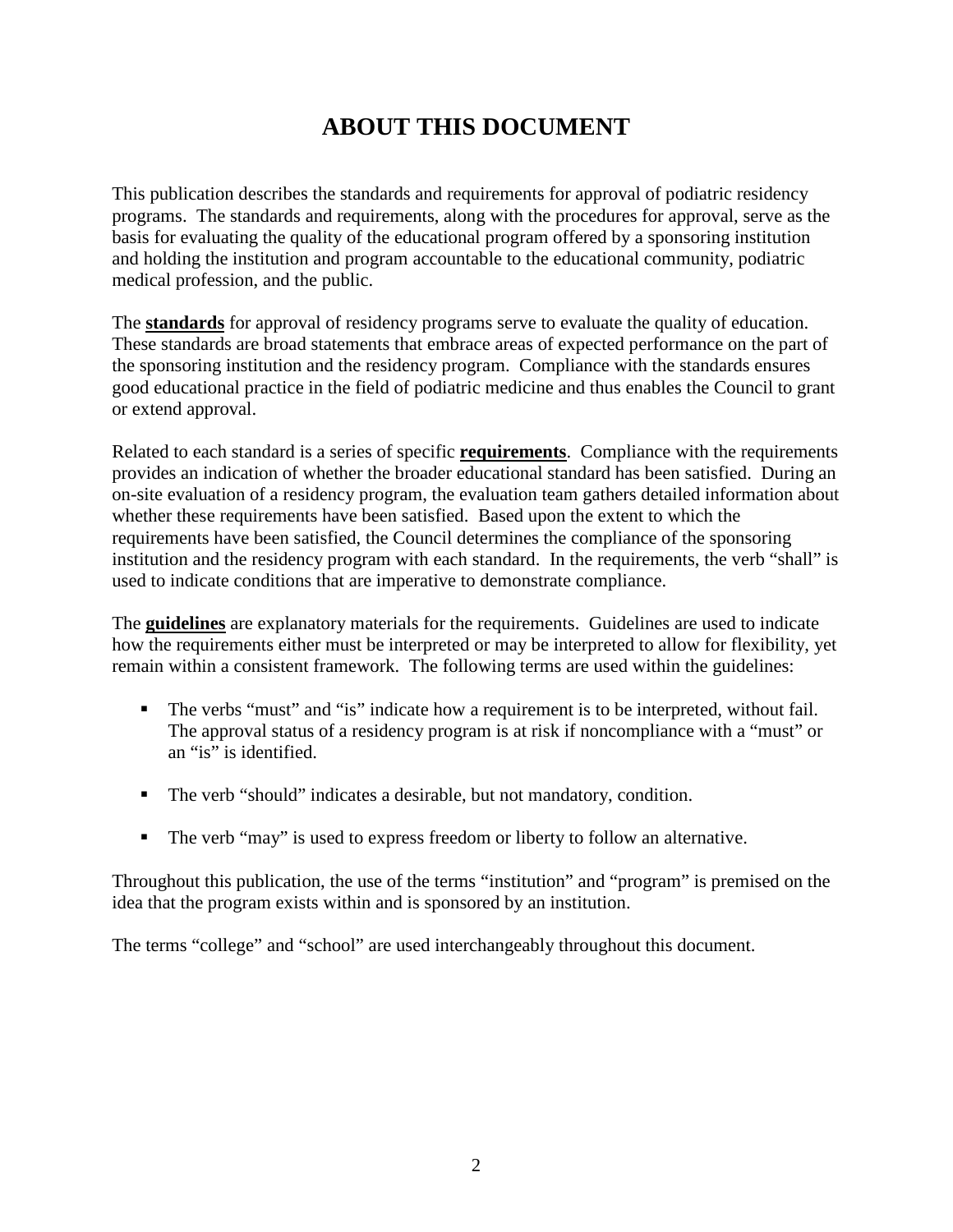# **GLOSSARY**

**The Council strongly encourages sponsoring institutions and program directors to become familiar with the following definitions to ensure complete understanding of this publication.**

## **Academic Health Center**

Academic health centers bring together programs of instruction and research in the health sciences and the delivery of health services. The Association of Academic Health Centers (AAHC) defines an academic health center as consisting of an allopathic or osteopathic school of medicine, at least one other health professions school or program, and one or more teaching hospitals, health systems, or other organized health care services. The AAHC also notes that the organization and structure of these institutions may vary. Academic health centers function either as component units of public or private universities, of state university systems, or as freestanding institutions.

## **Accreditation**

Accreditation is the recognition of institutional or program compliance with standards established by the Council on Podiatric Medical Education, based on evaluation of the institution's own stated objectives. Accreditation is a voluntary process of peer review. The Council is responsible for accrediting colleges of podiatric medicine related to the four-year curriculum leading to the degree of Doctor of Podiatric Medicine.

# **Affiliated Training Site**

An affiliated training site is an institution or facility that provides a rotation(s) for residents. Examples of sites include: a college of podiatric medicine, a teaching hospital including its ambulatory clinics and related facilities, a private medical practice or group practice, a skilled nursing facility, a federally qualified health center, a public health agency, an organized health care delivery system, or a health maintenance organization (clinical facility).

# **American Board of Podiatric Medicine (ABPM)**

ABPM is the specialty board recognized by the Council on Podiatric Medical Education's Joint Committee on the Recognition of Specialty Boards to certify in the specialty area of podiatric medicine and orthopedics. ABPM maintains one certification pathway leading to certification in podiatric orthopedics and primary podiatric medicine.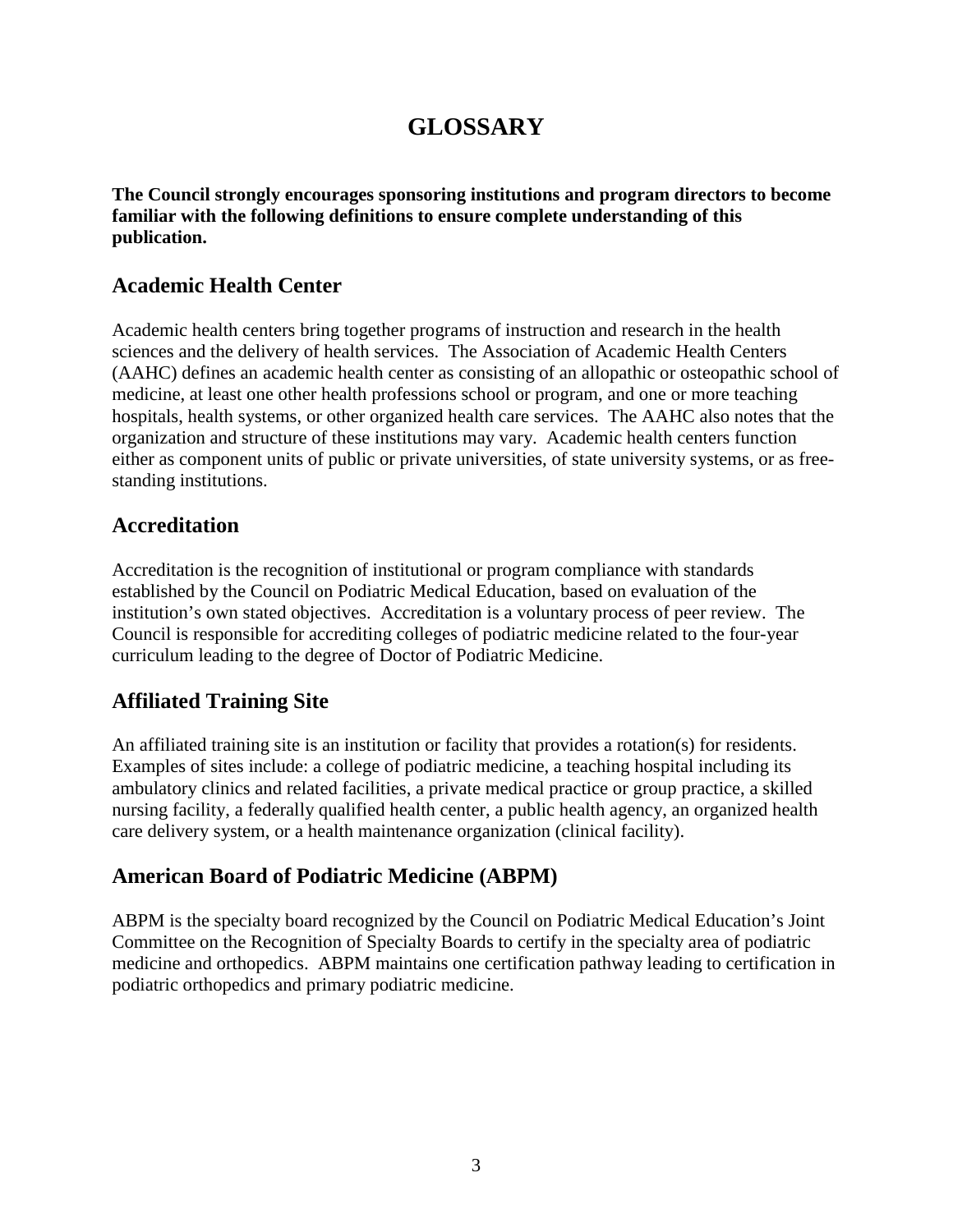## **American Board of Podiatric Surgery (ABPS)**

ABPS is the specialty board recognized by the Council on Podiatric Medical Education's Joint Committee on the Recognition of Specialty Boards to certify in the specialty area of podiatric surgery. ABPS maintains two certification pathways: foot surgery and reconstructive rearfoot/ankle surgery. The foot surgery status is a prerequisite for the reconstructive rearfoot/ankle status.

# **Approval**

Approval is the recognition of a podiatric residency program, podiatric fellowship program, or sponsor of continuing education that has attained compliance with standards established by the Council on Podiatric Medical Education. Approval is a program-specific form of accreditation.

# **Centralized Application Service for Podiatric Residencies (CASPR)**

CASPR is a service of the American Association of Colleges of Podiatric Medicine (AACPM) and its Council of Teaching Hospitals (COTH). CASPR enables graduates of colleges and schools of podiatric medicine to apply simultaneously to podiatric residency programs approved by the Council. The goal of CASPR is to facilitate residency selection by centralizing and streamlining the application process.

# **Certification**

Certification is a process to provide assurance to the public that a podiatric physician has successfully completed an approved residency and an evaluation, including an examination process designed to assess the knowledge, experience, and skills requisite to the provision of high quality care in a particular specialty.

# **Collaborative Residency Evaluator Committee (CREC)**

CREC is an effort of ABPM, ABPS, and the Council to improve the methods by which residency evaluators and team chairs are selected, trained, assessed, remediated, and dismissed. The composition of the Committee includes three individuals from each organization, one of whom must be the executive director or that individual's designee, who must be an employee of the organization represented.

# **Competencies**

Competencies are those elements and sub-elements of practice that define the full scope of podiatric training. The Council has identified competencies that must be achieved by the resident upon completion of the podiatric medicine and surgery residency. ABPM and ABPS have identified competencies related to certification pathways.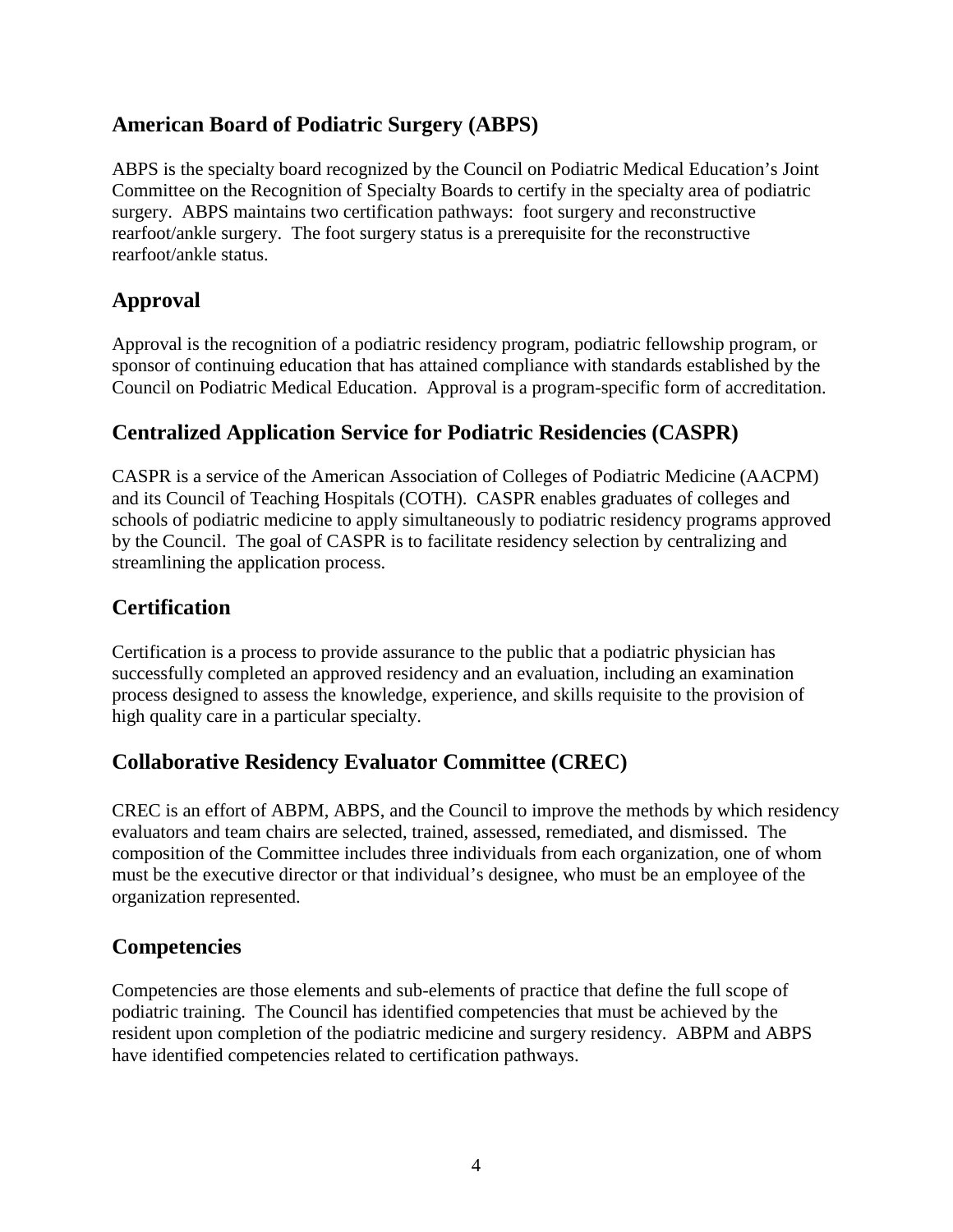# **Council of Teaching Hospitals (COTH)**

COTH is a membership organization comprised of institutions sponsoring Council-approved podiatric residency programs (including programs holding provisional and probationary approval). The goals of COTH include fostering excellence in residency training, promoting a code of ethics, developing policy, and serving as a forum for the exchange of ideas on residency education. COTH is a component of the American Association of Colleges of Podiatric Medicine (AACPM). The Council on Podiatric Medical Education and the RRC encourage sponsoring institutions to participate in COTH.

## **Curriculum**

The curriculum is the residency program's unique organization and utilization of its clinical and didactic training resources to assure that the resident achieves the competencies identified by the Council and is prepared to enter clinical practice upon completion of the residency.

### **Due Process**

Due process is a defined procedure established by the sponsoring institution that is utilized whenever any adverse action is proposed or taken against a resident. All parties to a residency program are protected when there is a reasonable opportunity provided to present pertinent facts.

### **External Assessments**

External assessments are standardized evaluations of residents that are monitored and/or delivered by organizations external to the residency program for the purpose of validating the resident's experiences and development. An example is an annual in-training examination conducted by a specialty board.

### **Health-care Institution**

A health-care institution is an organization or corporation (such as a hospital or academic health center) established under the control and direction of a governing board. The mission of such an institution includes the evaluation, diagnosis, and treatment of disease and injury. Private individuals and/or groups of private individuals are not viewed to be health-care institutions.

### **Hospital**

A hospital is an institution that provides diagnosis and treatment of a variety of medical conditions in inpatient and outpatient settings. The institution may provide training in the many special professional, technical, and economic fields essential to the discharge of its proper functions.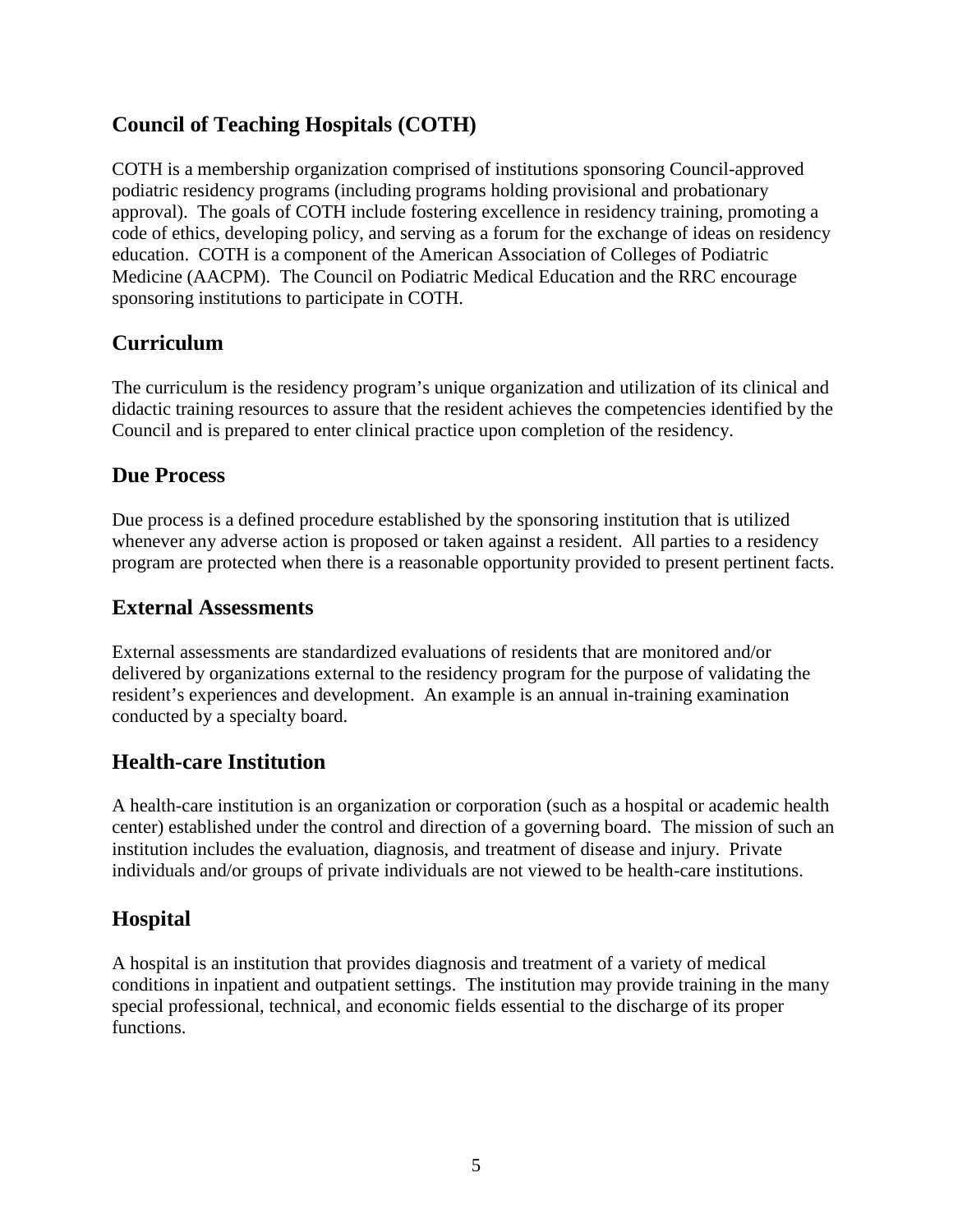### **Internal Assessments**

Internal assessments are those evaluations of residents that are conducted within the residency program by faculty, staff, peers, and patients for the purpose of validating the serial acquisition of necessary knowledge, attitudes, and skills by the residents. Knowledge, attitudes, and skills should be evaluated separately. Knowledge may be assessed with internal modular testlets. Attitudes may be assessed with an attitudinal assessment form. Skills may be assessed by utilizing a standardized technical skills assessment form and observing a particular skill set.

### **In-training Examination**

Administered by the specialty board, the in-training examination serves as an external assessment of the resident's development towards readiness for board qualification by the specialty board.

### **Joint Committee on the Recognition of Specialty Boards (JCRSB)**

The JCRSB is a committee established by the Council on Podiatric Medical Education on behalf of the podiatric medical profession to recognize specialty boards. The recognition of a specialty board by the JCRSB serves to provide important information to the podiatric medical profession, health-care institutions, and the public about the sound operations and fair conduct of the board's certification process. The Council and JCRSB are committed to a process that assures the public that those podiatric physicians who are certified have successfully completed the requirements for certification in an area of specialization. The Council's authority for the recognition of specialty boards through the JCRSB is derived solely from the House of Delegates of the American Podiatric Medical Association. The JCRSB recognizes the American Board of Podiatric Medicine and the American Board of Podiatric Surgery.

### **Podiatric Medicine and Surgery**

Podiatric medicine and surgery is the profession and medical specialty that includes the study, prevention, and treatment of diseases, disorders, and injuries of the foot, ankle, and their governing and related structures by medical, surgical, and physical methods.

### **Residency**

A residency is a postgraduate educational program conducted under the sponsorship of a hospital or academic health center. The purpose of a residency is to further develop the competencies of graduates of colleges of podiatric medicine through clinical and didactic experiences.

A residency program is based on the resource-based, competency-driven, assessment-validated model of training:

 Resource-based implies that the program director constructs the residency program based upon the resources that are available. While the Council recognizes that available resources may differ among institutions, the program director is responsible for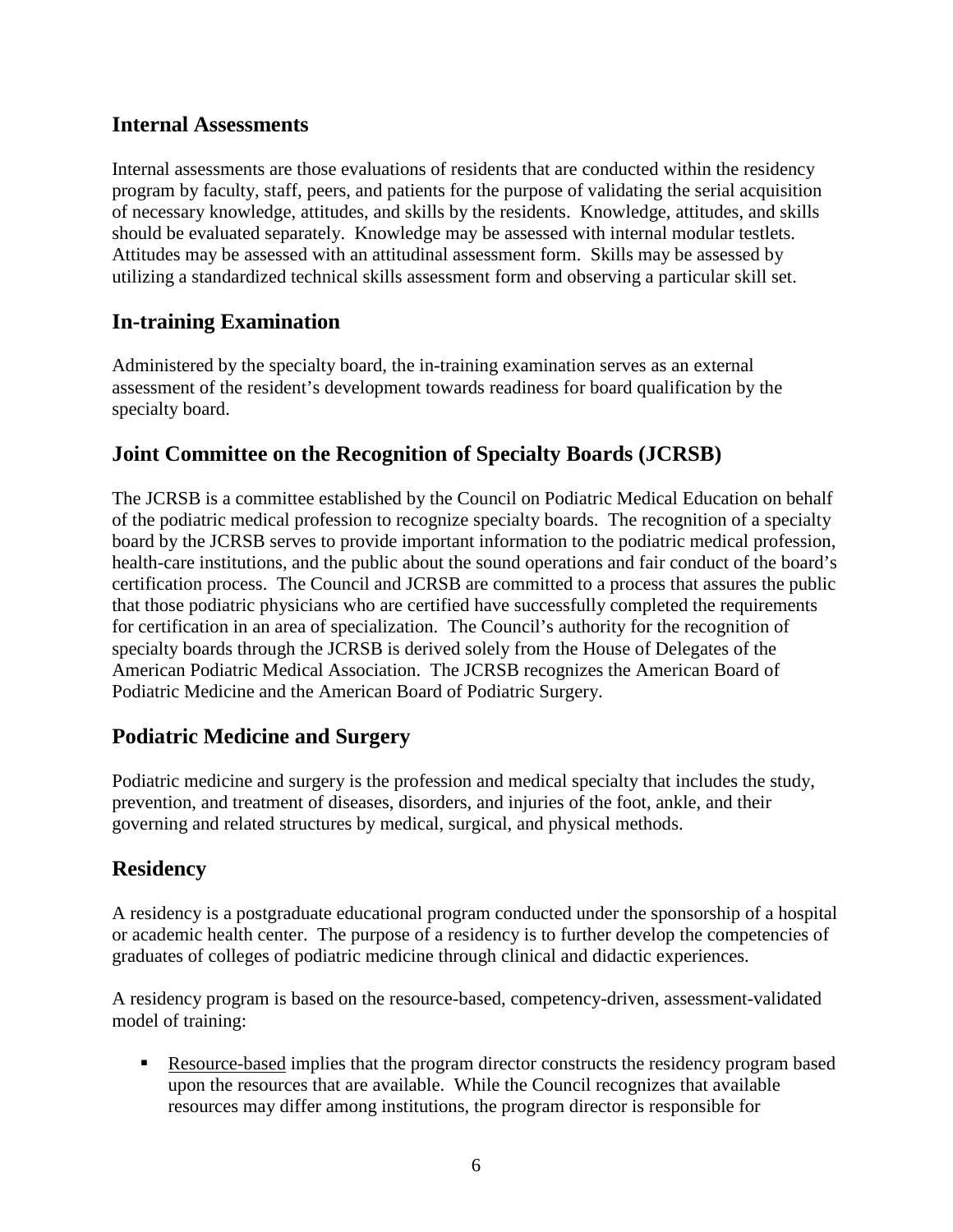determining how the unique resources of the particular residency program will be organized to assure the resident opportunity to achieve the competencies identified by the Council.

- Competency-driven implies that the program director assures that the resident achieves the competencies identified by the Council for successful completion of the residency. Each of these specific competencies must be achieved by every resident identified by the sponsoring institution as having successfully completed the residency program.
- Assessment-validated implies that the serial acquisition and final achievement of the competencies are validated by assessments of the resident's knowledge, attitudes, and skills. To provide the most effective validation, assessment is conducted both internally (within the program) and externally (by outside organizations).

## **Residency Review Committee (RRC)**

The RRC is responsible for determining eligibility of applicant institutions for initial on-site evaluation, authorizing increases in and reclassification of residency positions, and recommending to the Council approval of residency programs. The RRC reviews reports of onsite evaluations, progress reports, and other requested information submitted by sponsoring institutions. The RRC may modify its own policies and/or recommend to the appropriate ad hoc committee modifications in standards, requirements, and procedures for residency program evaluation and approval.

Composition of the RRC includes two representatives each from ABPM and ABPS, one representative from COTH, one representative from residency programs at large (selected by the Council), and at least two Council members.

Although the RRC is the joint responsibility of various organizations, the Council and its staff administer the affairs of the RRC. Appropriate agreements and financial compensation are arranged among the participating organizations for the administration of the RRC.

### **Training Resources**

Training resources are the physical facilities, faculty, patient population, and adjunct support that allow the achievement of specific competencies (knowledge, attitudes, and skills) by a resident exposed to those resources. Training resources are represented generally by the various medical and surgical subspecialties.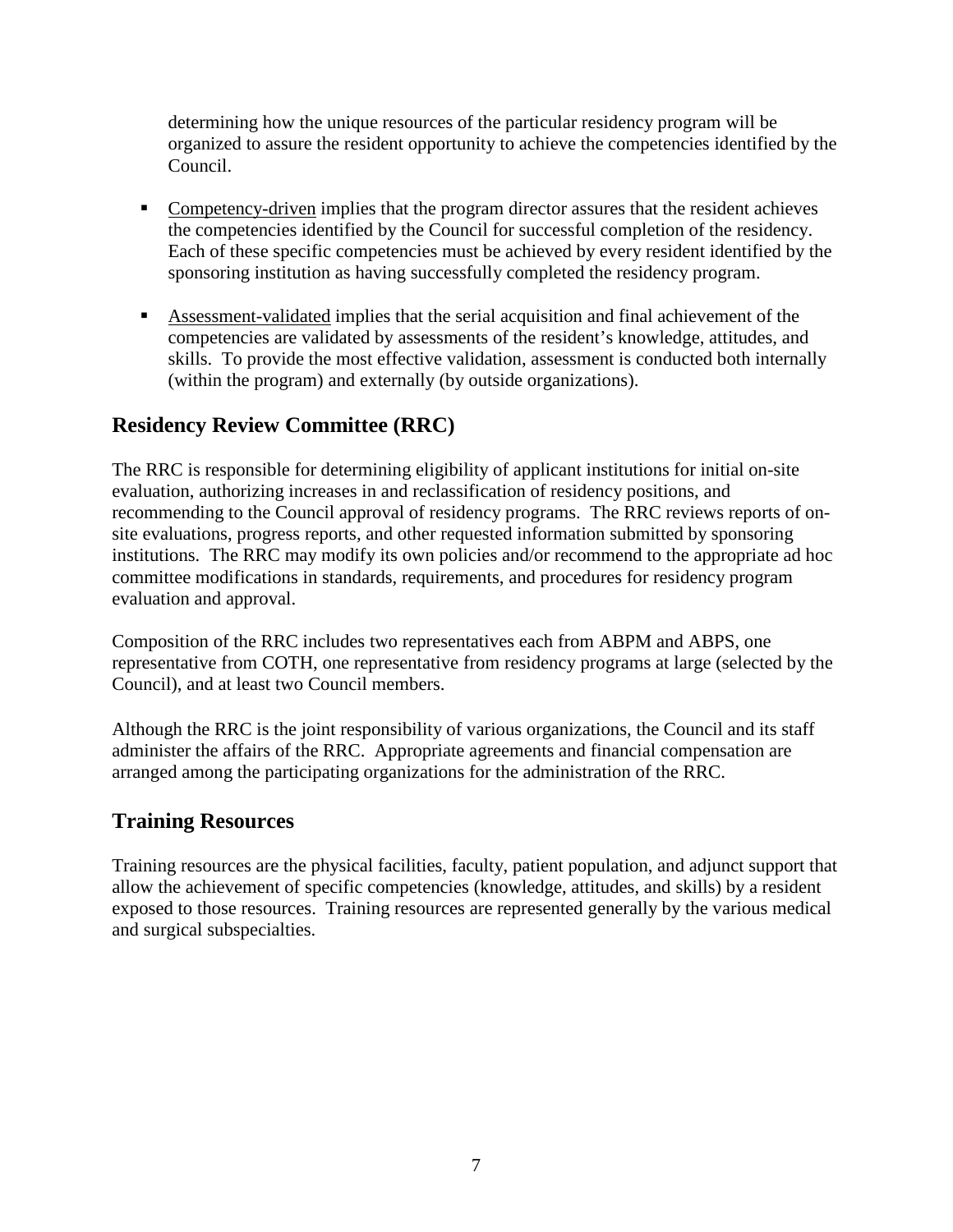# **STANDARDS FOR APPROVAL OF PODIATRIC RESIDENCY PROGRAMS**

The following standards pertain to all residency programs for which initial or continuing approval is sought. The standards encompass essential elements including sponsorship, administration, program development, clinical expectations, and assessment.

# **INSTITUTIONAL STANDARDS:**

- *1.0 The sponsorship of a podiatric medicine and surgery residency is under the specific administrative responsibility of a health-care institution or college of podiatric medicine that develops, implements, and monitors the residency program.*
- *2.0 The sponsoring institution ensures the availability of appropriate facilities and resources for residency training.*
- *3.0 The sponsoring institution formulates, publishes, and implements policies affecting the resident.*
- *4.0 The sponsoring institution reports to the Council on Podiatric Medical Education regarding the conduct of the residency program in a timely manner and at least annually.*

# **PROGRAM STANDARDS:**

- *5.0 The residency program has a well-defined administrative organization with clear lines of authority and a qualified faculty.*
- *6.0 The podiatric medicine and surgery residency is a resource-based, competency-driven, assessment-validated program that consists of three years of postgraduate training in inpatient and outpatient medical and surgical management. The sponsoring institution provides training resources that facilitate the resident's sequential and progressive achievement of specific competencies.*
- *7.0 The residency program conducts self-assessment and assessment of the resident based upon the competencies.*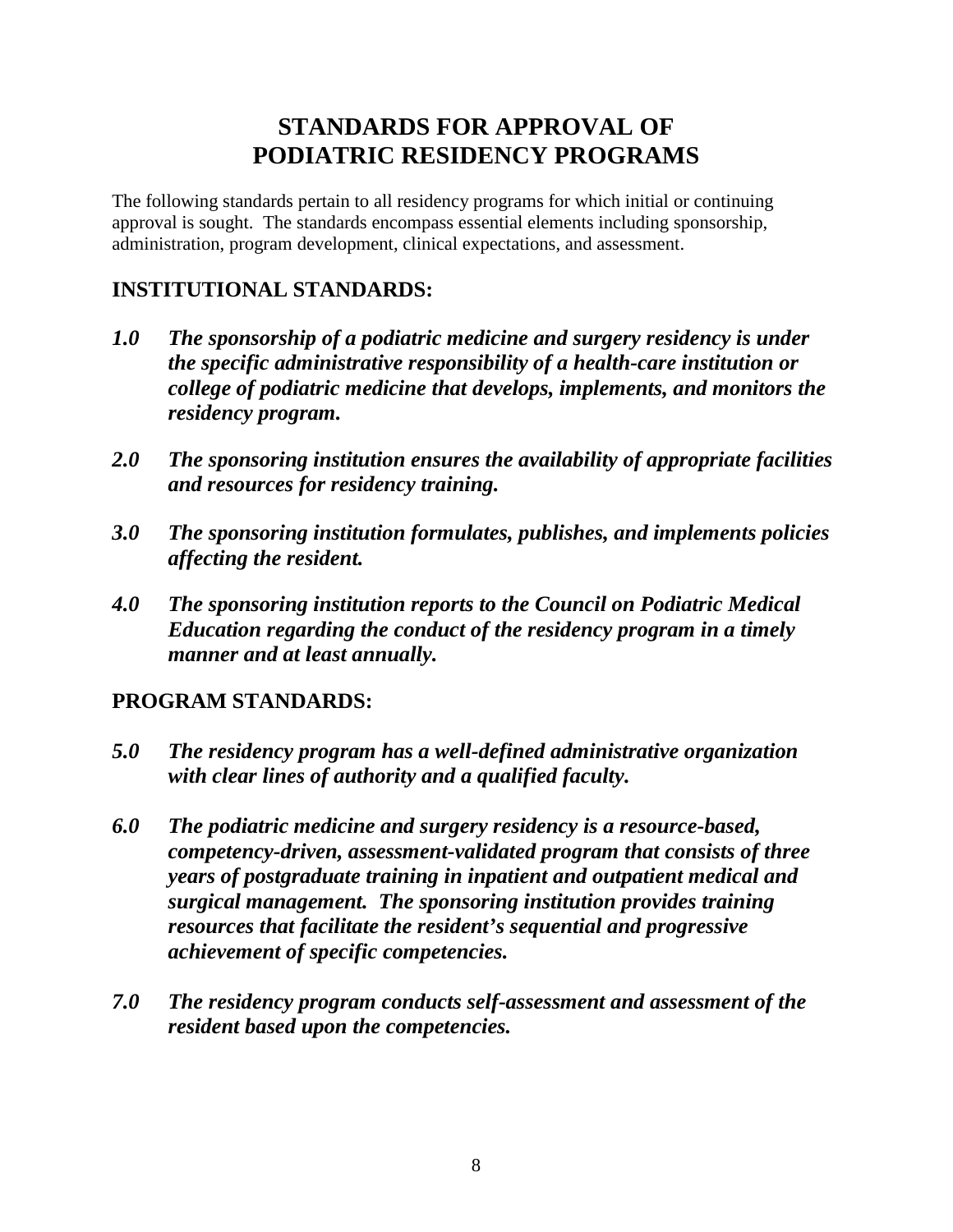# **INSTITUTIONAL STANDARDS AND REQUIREMENTS**

- *1.0 The sponsorship of a podiatric medicine and surgery residency is under the specific administrative responsibility of a health-care institution or college of podiatric medicine that develops, implements, and monitors the residency program.*
	- **1.1 The sponsor shall be a hospital, academic health center, or college of podiatric medicine. Hospital facilities shall be provided under the auspices of the sponsoring institution or through an affiliation with an accredited institution(s) where the affiliation is specific to residency training.**

A surgery center may co-sponsor a residency with a hospital, academic health center, and/or college of podiatric medicine but cannot be the sole sponsor of the program.

Institutions that co-sponsor a residency program must define their relationship to each other to delineate the extent to which financial, administrative, and teaching resources are to be shared. The document defining the relationship between the cosponsoring institutions and the resident contracts must describe arrangements established for the residency program and the resident in the event of dissolution of the co-sponsorship.

- **1.2 The health-care institution(s) in which residency training is primarily conducted shall be accredited by the Joint Commission, the American Osteopathic Association, or a health-care agency approved by the Centers for Medicare and Medicaid Services. The college of podiatric medicine shall be accredited by the Council on Podiatric Medical Education.**
- **1.3 The sponsoring institution shall formalize arrangements with each training site by means of a written agreement that defines clearly the roles and responsibilities of each institution and/or facility involved.**

When training is provided at an affiliated training site, the participating institutions must:

Indicate their respective training commitments through an affiliation agreement that is reaffirmed at least once every five years.

This document must:

 Acknowledge the affiliation and delineate financial support (including resident liability) and educational contributions of each training site.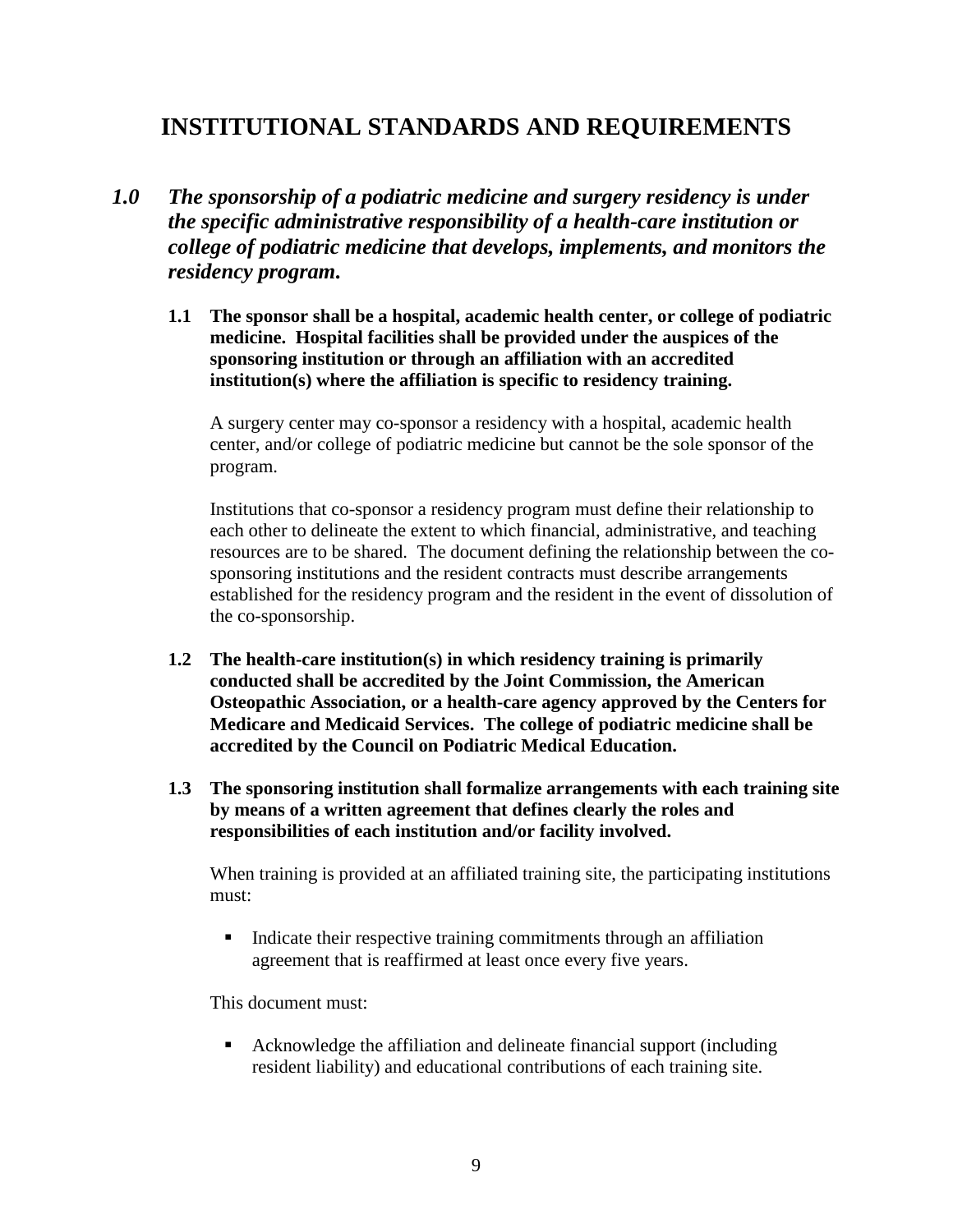- Be signed and dated by the chief administrative officer or designee of each participating institution or facility.
- Be forwarded to the program director.

If the program director does not participate actively at the affiliated institution or facility, or if a significant portion of the program is conducted at the affiliated institution or facility, a site coordinator must be designated formally to ensure appropriate conduct of the program at this training site. The site coordinator must hold a staff appointment at the affiliated site and be a faculty member actively involved in the program at the affiliated institution or facility. Written confirmation of this appointment must include the signatures of the program director and the site coordinator.

The expected daily commute to each sponsoring and affiliated training site must not have a detrimental effect upon the educational experience of the resident. Training provided abroad may not be counted toward the requirements of any training resource.

## *2.0 The sponsoring institution ensures the availability of appropriate facilities and resources for residency training.*

#### **2.1 The sponsoring institution shall ensure that the physical facilities, equipment, and resources of the primary and affiliated training site(s) are sufficient to permit achievement of the stated competencies of the residency program.**

The physical plant must be well maintained and properly equipped to provide an environment conducive to teaching, learning, and providing patient care. Adequate patient treatment areas, adequate training resources, and a health information management system must be available for resident training.

The sponsoring institution must have been in operation for at least 12 months before submitting an application for approval to assure that sufficient resources are available for the residency program. The institution should have had an active podiatric service for at least 12 months prior to submitting an application for approval.

#### **2.2 The sponsoring institution shall afford the resident ready access to adequate library resources, including a diverse collection of current podiatric and nonpodiatric medical texts and other pertinent reference resources (i.e., journals and audiovisual materials/instructional media).**

Library resources should be located on site or within close geographic proximity to the institution(s) at which the resident is afforded training. Library services must include the electronic retrieval of information from medical databases.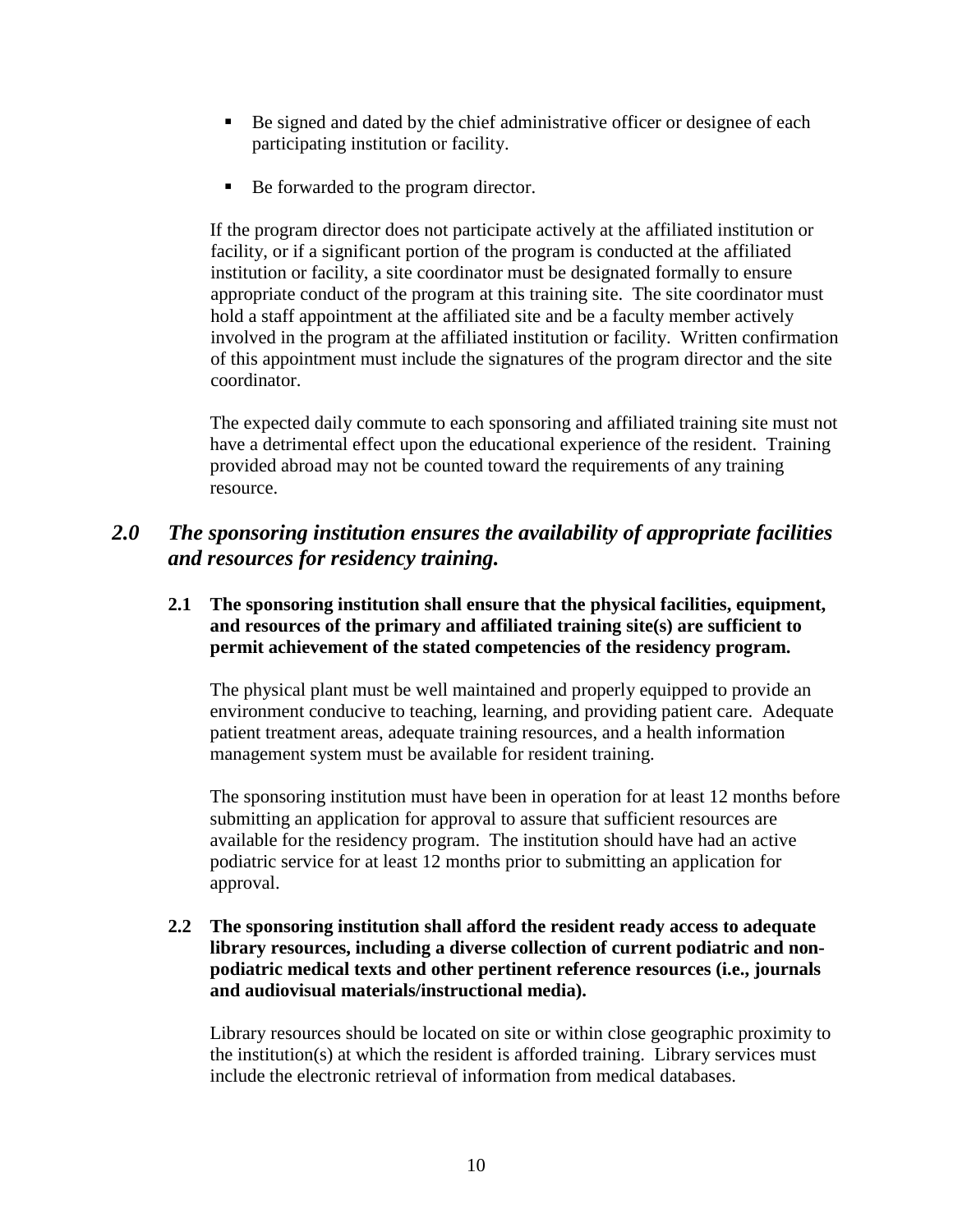- **2.3 The sponsoring institution shall afford the resident ready access to adequate information technologies and resources.**
- **2.4 The sponsoring institution shall afford the resident ready access to adequate office and study spaces at the institution(s) in which residency training is primarily conducted.**

#### **2.5 The sponsoring institution shall provide designated support staff to ensure efficient administration of the residency program.**

The institution must ensure that neither the program director nor the resident assumes the responsibility of clerical personnel. The institution must ensure that the resident does not assume the responsibilities of nurses, podiatric medical assistants, or operating room or laboratory technicians.

## *3.0 The sponsoring institution formulates, publishes, and implements policies affecting the resident.*

**3.1 The sponsoring institution shall utilize a residency selection committee to interview and select prospective resident(s). The committee shall include the program director and individuals who are active in the residency program.**

#### **3.2 The sponsoring institution shall conduct its process of interviewing and selecting residents equitably and in an ethical manner.**

The sponsoring institution must inform the prospective resident in writing of the selection process and conditions of appointment established for the program. Interviews must not occur prior to, or be in conflict with, interview dates established by the national resident application matching service with which the residency program participates. The sponsoring institution must make the residency curriculum available to the prospective resident.

- **3.3 The sponsoring institution shall participate in a national resident application matching service. The sponsoring institution shall not obtain a binding commitment from the prospective resident prior to the date established by the national resident matching service in which the institution participates.**
- **3.4 Application fees, if required, shall be paid to the sponsoring institution and shall be used only to recover costs associated with processing the application and conducting the interview process.**

The sponsoring institution must publish its policies regarding application fees (i.e., amount, due date, uses, and refunds).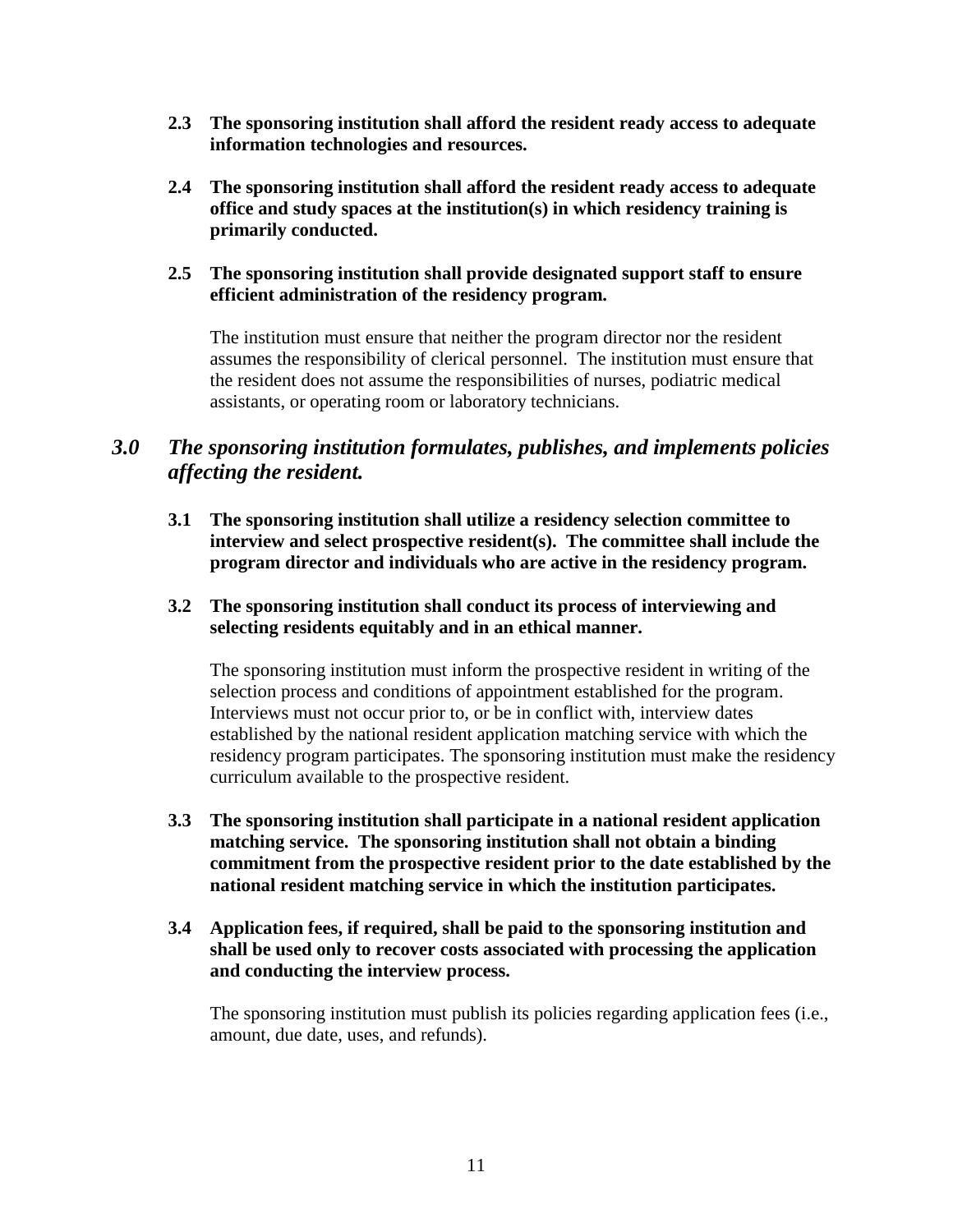- **3.5 The sponsoring institution shall inform all applicants as to the completeness of the application as well as the final disposition of the application (acceptance or denial).**
- **3.6 The sponsoring institution shall accept only graduates of colleges of podiatric medicine accredited by the Council on Podiatric Medical Education. Prior to beginning the residency, all applicants shall have passed the Parts I and II examinations of the National Board of Podiatric Medical Examiners.**

#### **3.7 The sponsoring institution shall ensure that the resident is compensated equitably with and enjoys the same rights and privileges as other residents at the institution.**

If the sponsoring institution does not offer other residency programs, then the resident must be compensated equitably with other residents in the geographic area.

The stipend offered by the institution is determined as an annual salary. The amount of resident compensation must not be contingent on the productivity of the individual resident.

The resident cannot be hired as an independent contractor; rather, the resident must be an employee of the institution.

The sponsoring institution should disclose annually to the program director the current amounts of direct and indirect graduate medical education reimbursement received by the sponsoring institution.

**3.8 The sponsoring institution shall provide the resident a written contract or letter of appointment. The contract or letter shall state whether the reconstructive rearfoot/ankle credential is being offered and the amount of the resident stipend. The contract or letter shall be signed and dated by the chief administrative officer of the institution or appropriate senior administrative officer, the program director, and the resident.**

When a letter of appointment is utilized, a written confirmation of acceptance must be executed by the prospective resident and forwarded to the chief administrative officer or appropriate senior administrative officer. In the case of a co-sponsored program, the contract or letter of appointment must be signed and dated by the chief administrative officer of each co-sponsoring institution, the program director, and the resident.

Programs that exceed 36 months of training must state the extended program length in the contract.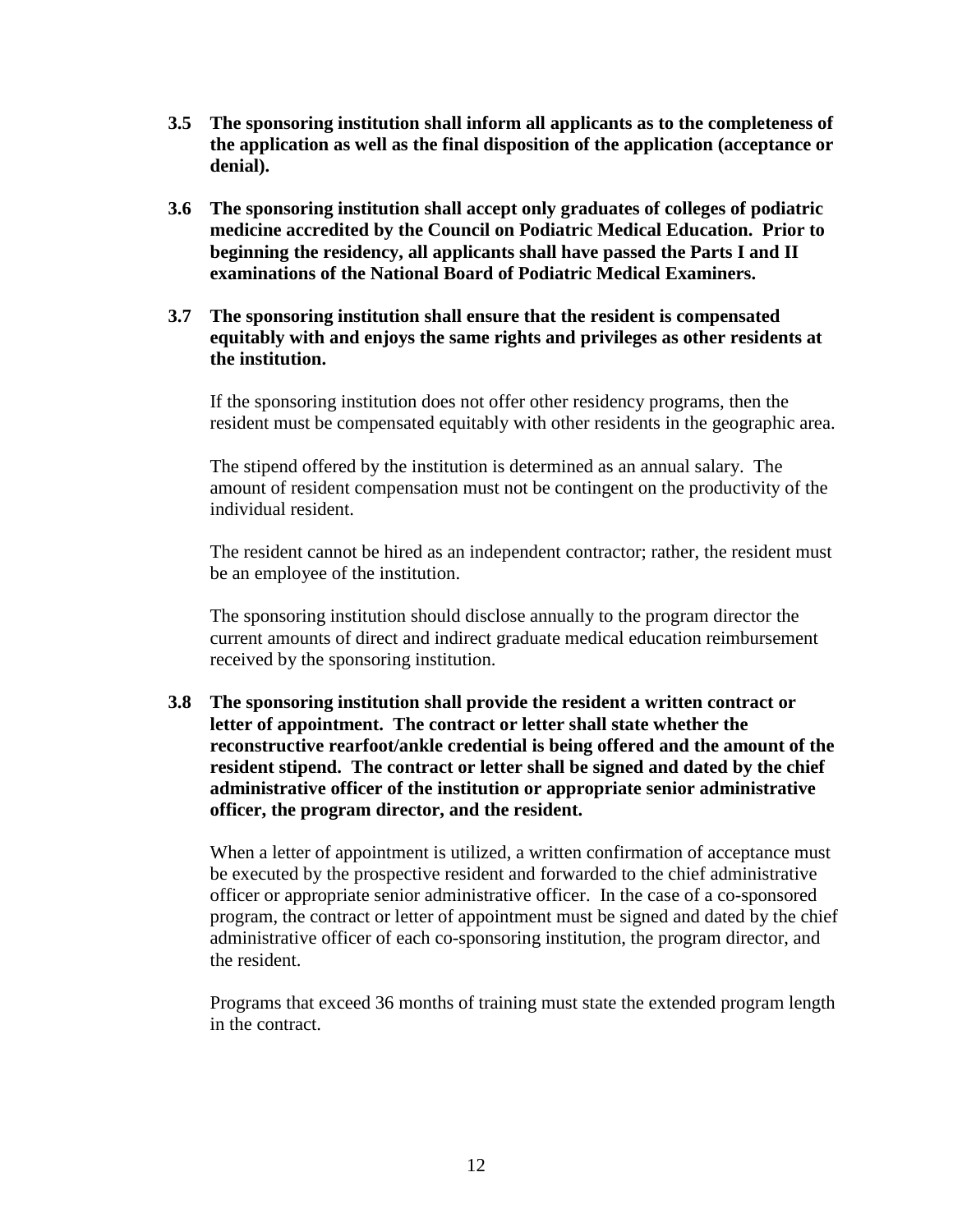#### **3.9 The sponsoring institution shall include or reference the following items in the contract or letter of appointment:**

#### **a. resident duties and hours of work.**

The sponsoring institution must prohibit resident participation in any outside activities that could adversely affect the resident's ability to function in the training program.

#### **b. duration of the agreement.**

#### **c. health insurance benefits.**

The sponsoring institution must provide health insurance for the resident for the duration of the training program. The resident's health insurance must be at least equivalent to that afforded other entry-level professional employees at the sponsoring institution.

#### **d. professional, family, and sick leave benefits.**

The resident's leave benefits must be at least equivalent to those afforded other entry-level professional employees at the sponsoring institution.

#### **e. leave of absence.**

The sponsoring institution must establish a policy pertaining to leave of absence or other interruption of the resident's designated training period. In accordance with applicable laws, the policy must address continuation of pay and benefits and the effect of the leave of absence on meeting the requirements for completion of the residency program.

#### **f. professional liability insurance coverage.**

The sponsoring institution must provide professional liability insurance for the resident that is effective when training commences and continues for the duration of the training program. This insurance must cover all rotations at all training sites and must provide protection against awards from claims reported or filed after the completion of training if the alleged acts or omissions of the resident were within the scope of the residency program. The sponsoring institution must provide the resident with proof of coverage upon request.

**g. other benefits if provided (e.g., meals, uniforms, vacation policy, housing provisions, payment of dues for membership in national, state, and local professional organizations, and disability insurance benefits).**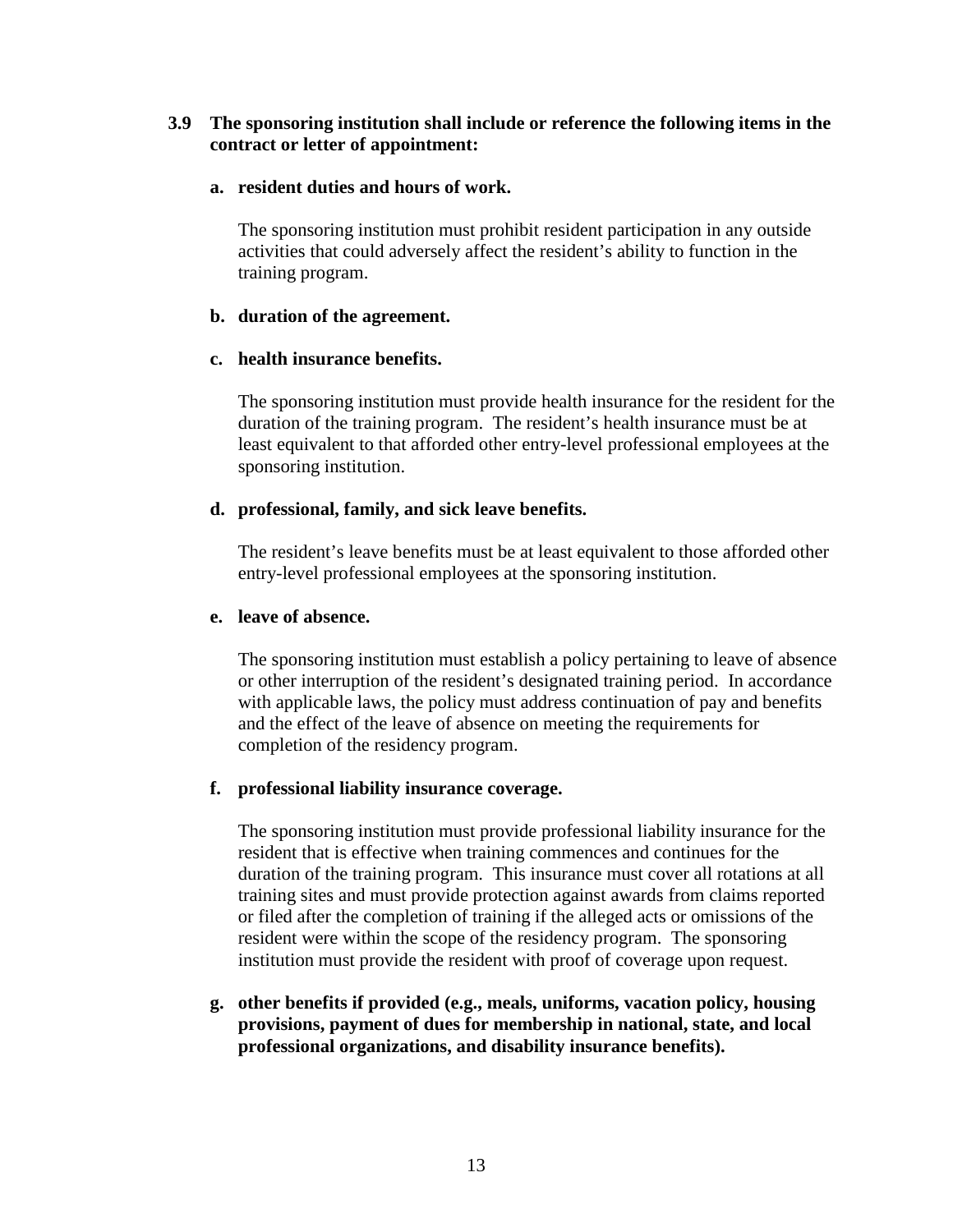**3.10 The sponsoring institution shall develop a residency manual to include, but not be limited to the policies and mechanisms affecting the resident, rules and regulations, curriculum, training schedule, assessments, didactic activities schedule, and journal review schedule.**

The sponsoring institution must ensure that the residency manual is distributed to and acknowledged in writing by the resident at the beginning of the program and following any revisions. The manual must be distributed at the beginning of the training year to the faculty and administrative staff involved in the residency.

The manual may be in written or electronic format. The manual must include CPME 320, *Standards and Requirements for Approval of Podiatric Medicine and Surgery Residencies* and 330, *Procedures for Approval of Podiatric Medicine and Surgery Residencies*.

#### **3.11 The sponsoring institution shall provide the resident a certificate verifying satisfactory completion of training requirements. The certificate shall identify the program as a Podiatric Medicine and Surgery Residency and shall state the date of completion of the resident's training.**

The certificate must include the statement "Approved by the Council on Podiatric Medical Education." The certificate must, at minimum, be signed and dated by the program director and the chief administrative officer, or designee. In the case of a co-sponsored program, the certificate must be signed and dated by the chief administrative officer of each co-sponsoring institution and the program director.

If applicable, the certificate also verifies successful completion of training requirements for the added reconstructive rearfoot/ankle credential. The certificate would identify the added credential as "Reconstructive Rearfoot/Ankle Surgery." At its discretion, the sponsoring institution may instead issue an additional certificate verifying successful completion of training requirements for the added credential. The second certificate must include the signatures of the program director and the chief administrative officer, or designee and the date of completion, and identify the added credential as "Reconstructive Rearfoot/Ankle Surgery." The additional certificate also must include the statement "Approved by the Council on Podiatric Medical Education."

#### **3.12 The sponsoring institution shall ensure that the residency program is established and conducted in an ethical manner.**

The conduct of the residency program must focus upon the educational development of the resident rather than on service responsibility to individual faculty members.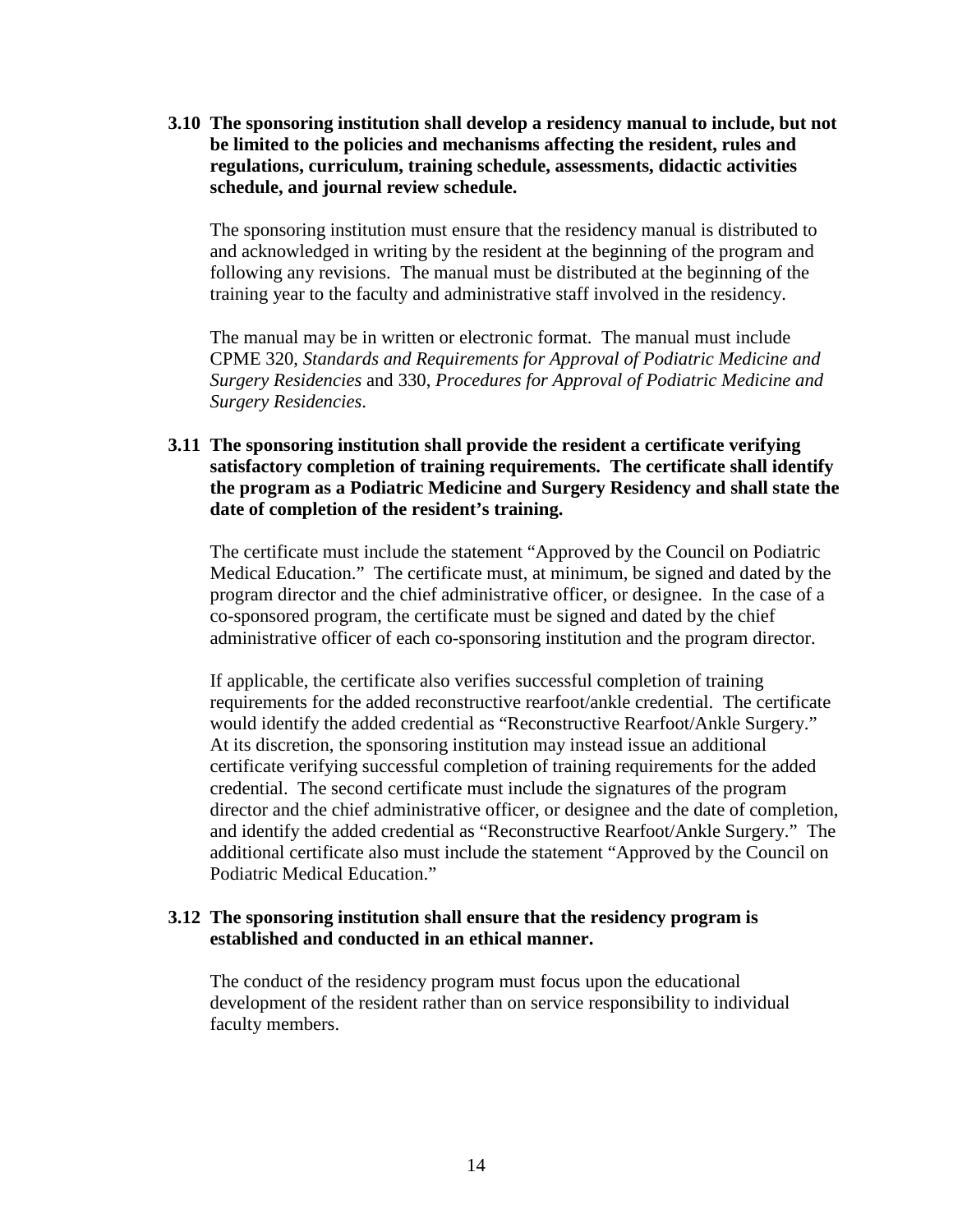#### **3.13 The sponsoring institution shall ensure that the following written policies and mechanisms are included in the residency manual:**

#### **a. the mechanism of appeal.**

The sponsoring institution must establish a written mechanism of appeal that ensures due process for the resident and the sponsoring institution, should there be a dispute between the parties. Any individual possessing a conflict of interest related to the dispute, including the program director, must be excluded from all levels of the appeal process.

#### **b. the remediation methods established to address instances of unsatisfactory resident performance.**

The sponsoring institution must establish and delineate remediation methods to address instances of unsatisfactory resident performance (academic and/or attitudinal) and that identify the time frame allowed for remediation. Remediation methods may include, but not be limited to, requiring that the resident repeat particular training experiences, spend additional hours in a clinic, or complete additional assigned reading to facilitate achievement of the stated competencies of the curriculum. Remediation should be completed no later than three months beyond the normal length of the residency program.

**c. the rules and regulations for the conduct of the resident.**

## *4.0 The sponsoring institution reports to the Council on Podiatric Medical Education regarding the conduct of the residency program in a timely manner and at least annually.*

**4.1 The sponsoring institution shall report annually to the Council office on institutional data, residents completing training, residents selected for training, changes in the curriculum, and other information requested by the Council and/or the Residency Review Committee.**

#### **4.2 The sponsoring institution shall inform the Council office in writing within 30 calendar days of substantive changes in the program.**

The sponsoring institution must inform the Council of changes in areas including, but not limited to, sponsorship, affiliated training sites, appointment of a new program director, curriculum, a significant increase or decrease in faculty, and resident transfer.

**4.3 The sponsoring institution shall provide the Council office copies of its correspondence to program applicants, and current and incoming residents informing them of adverse actions or voluntary termination of the program. Program applicants shall be notified prior to the interview.**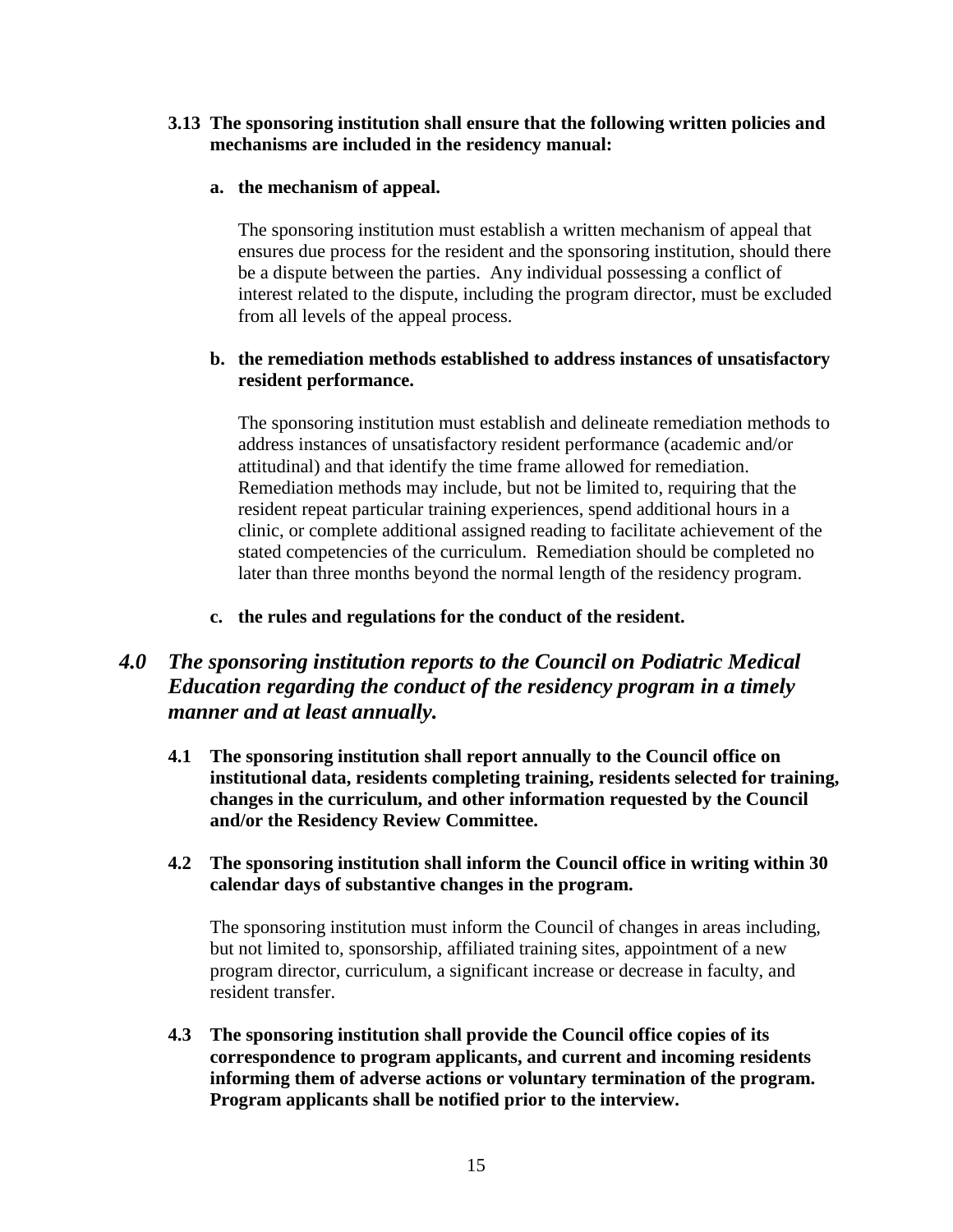The institution must submit either the program applicants' and the current and incoming residents' written acknowledgment of the status of the program or verifiable documentation of the program applicants' and the current and incoming residents' receipt of the institution's letter (i.e., signed copies of return receipts for certified mail). These materials must be received in the Council office within 50 calendar days of the program director's receipt of the letter informing the institution of the action taken by the Review Committee or the Council.

Adverse actions include denial of eligibility for initial on-site evaluation, probation, administrative probation, withholding of provisional approval, withdrawal of approval, and denial of an increase in positions. Programs are strongly encouraged to notify program applicants and/or incoming residents of denial of eligibility for initial on-site evaluation.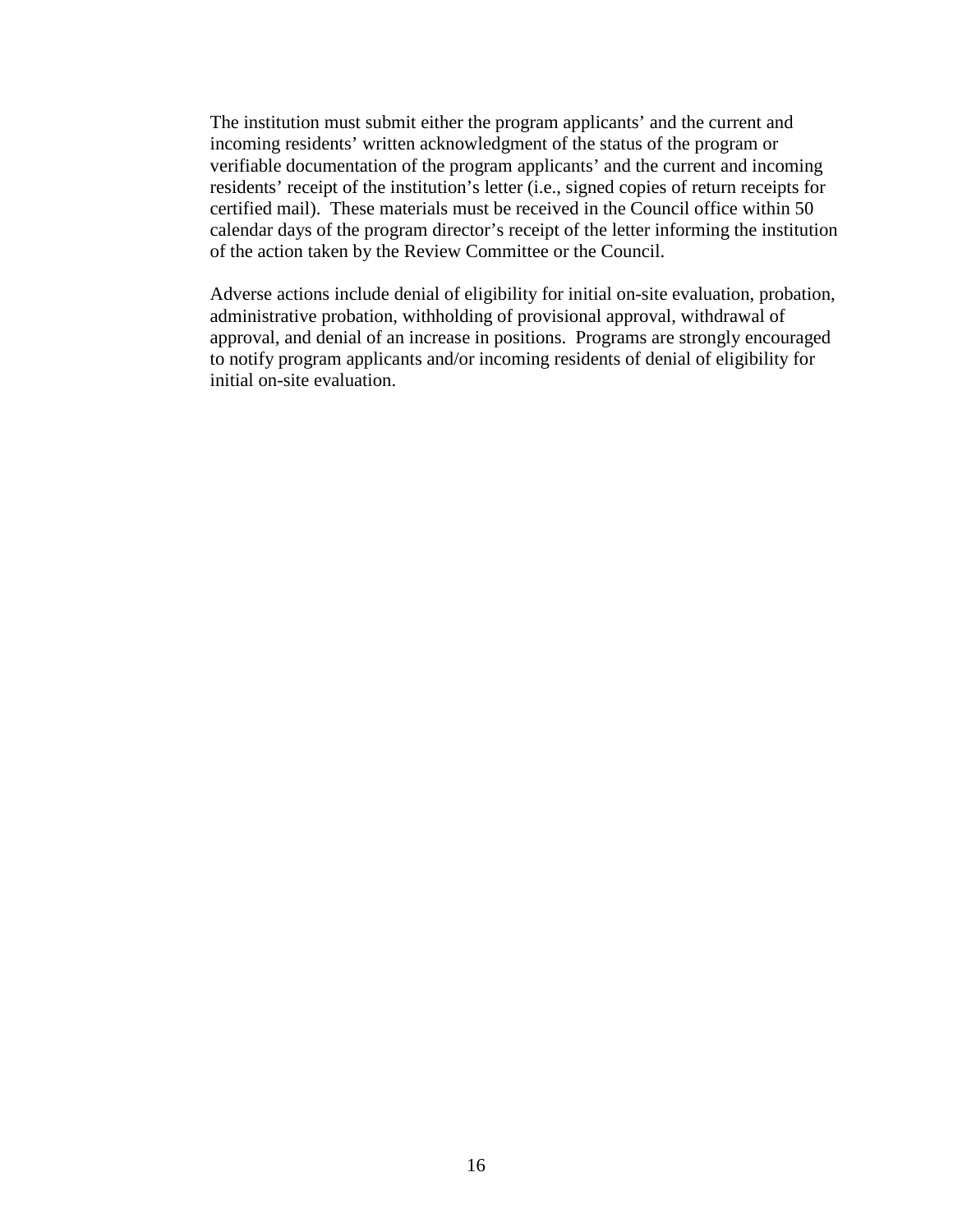# **PROGRAM STANDARDS AND REQUIREMENTS**

### *5.0 The residency program has a well-defined administrative organization with clear lines of authority and a qualified faculty.*

**5.1 The sponsoring institution shall designate one podiatric physician as program director to serve as administrator of the residency program. The program director shall be provided proper authority by the sponsoring institution to fulfill the responsibilities required of the position.**

The sponsoring institution must provide compensation to the program director. This compensation must be commensurate with that provided other residency directors at the institution. If the sponsoring institution does not offer other residency programs, then the program director must be compensated equitably with other program directors in the geographic area.

The program director must be a member of the medical staff of the sponsoring institution, or in the case of a co-sponsorship, at one of the sponsoring institutions. The program director must be a member of the graduate medical education committee or equivalent within the institution. The program director should be a member of national, state and/or local professional organization(s).

Because of the potential of creating confusion in the leadership and direction of the program, co-directorship is specifically prohibited; however, the program director may appoint an assistant director to assist in administration of the residency program. A residency training committee also may be established to assist the program director in the administration of the residency program.

The sponsoring institution must provide an orientation when the program director is new to this position. A consultant may be utilized to present or participate in this orientation.

Co-sponsoring institutions must designate one program director responsible for the entire co-sponsored residency. This individual must be provided the authority and have the ability to oversee resident training at all sites.

#### **5.2 The program director shall possess appropriate clinical, administrative, and teaching qualifications suitable for implementing the residency and achieving the stated competencies of the residency.**

The program director should be certified in the specialty area(s) by the American Board of Podiatric Medicine and/or the American Board of Podiatric Surgery.

**5.3 The program director shall be responsible for the administration of the residency in all participating institutions. The program director shall be able**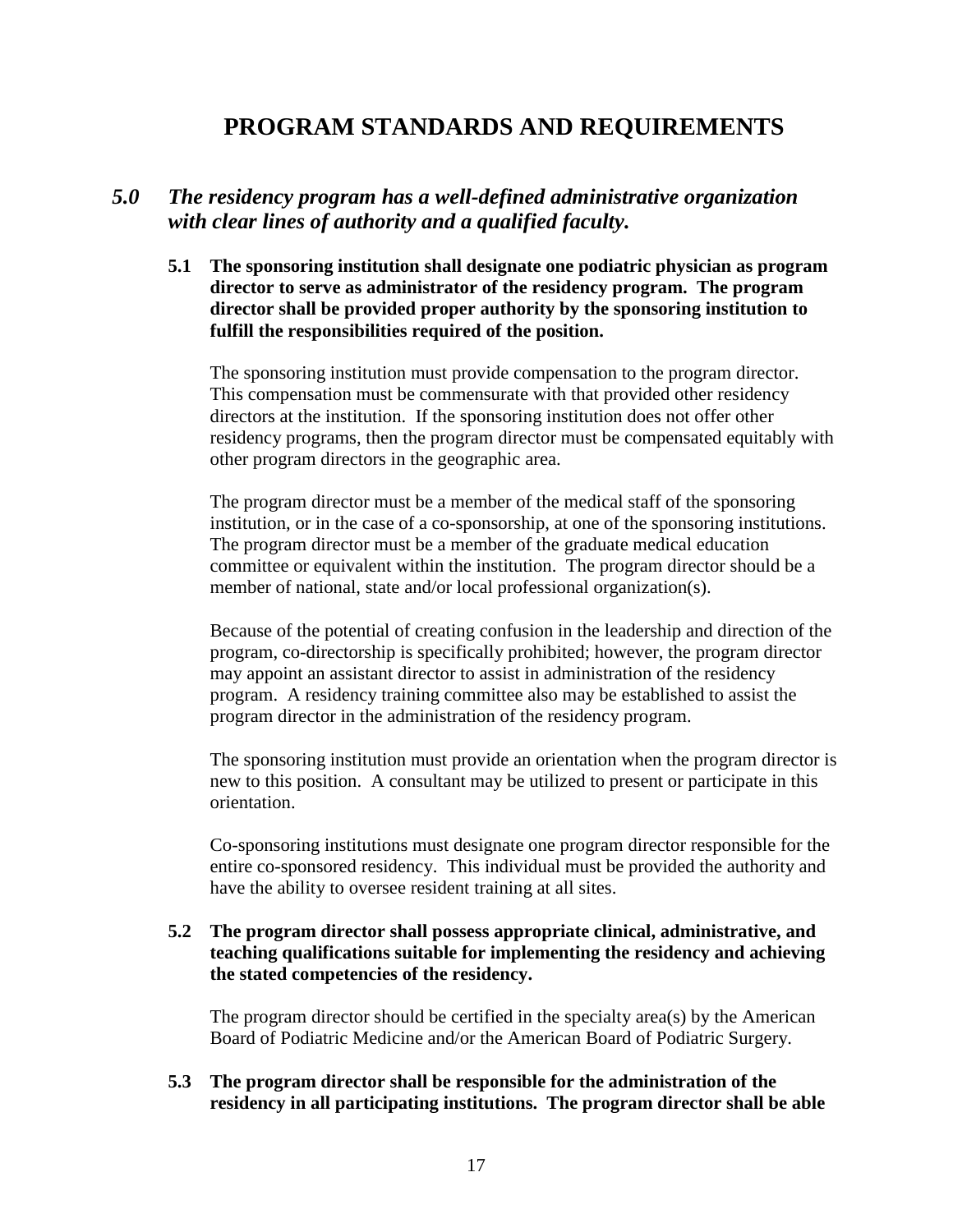**to devote sufficient time to fulfill the responsibilities required of the position. The program director shall ensure that each resident receives equitable training experiences.**

The director is responsible for maintenance of records related to the educational program, communication with the Residency Review Committee and Council on Podiatric Medical Education, scheduling of training experiences, instruction, supervision, evaluation of the resident, periodic review and revision of curriculum content, and program self-assessment. In a co-sponsored program, the director is responsible for ensuring that the Council is provided requested information for all residents at all training sites, not just at one of the co-sponsoring sites (e.g., the institution at which the director is based).

The director must not delegate to the resident maintenance of records related to the educational program, communication with the Residency Review Committee and Council on Podiatric Medical Education, scheduling of training experiences, instruction, supervision, evaluation of the resident, periodic review and revision of curriculum content, and program self-assessment.

The director must ensure resident participation in training resources and didactic experiences (e.g., lectures, journal review sessions, conferences, and seminars).

#### **5.4 The program director shall participate at least annually in faculty development activities (i.e., administrative, organizational, teaching, and/or research skills for residency programs).**

The faculty development activities should be approved as continuing education programs by the Council on Podiatric Medical Education or another appropriate agency. Formal faculty development programs provided by teaching hospitals and colleges that do not offer continuing education activities also will be acceptable if appropriate documentation is provided of the program's nature, duration, and attendance.

#### **5.5 The residency program shall have a sufficient complement of podiatric and non-podiatric medical faculty to achieve the stated competencies of the residency and to supervise and evaluate the resident.**

The complement of faculty relates to the number of residents, institutional type and size, organization and capabilities of the services through which the resident rotates, and training experiences offered outside the sponsoring institution.

Faculty members must take an active role in the presentation of lectures, conferences, journal review sessions, and other didactic activities. Faculty members must supervise and evaluate the resident in clinical sessions and assume responsibility for the quality of care provided by the resident during the clinical sessions that they supervise. Faculty members must discuss patient evaluation,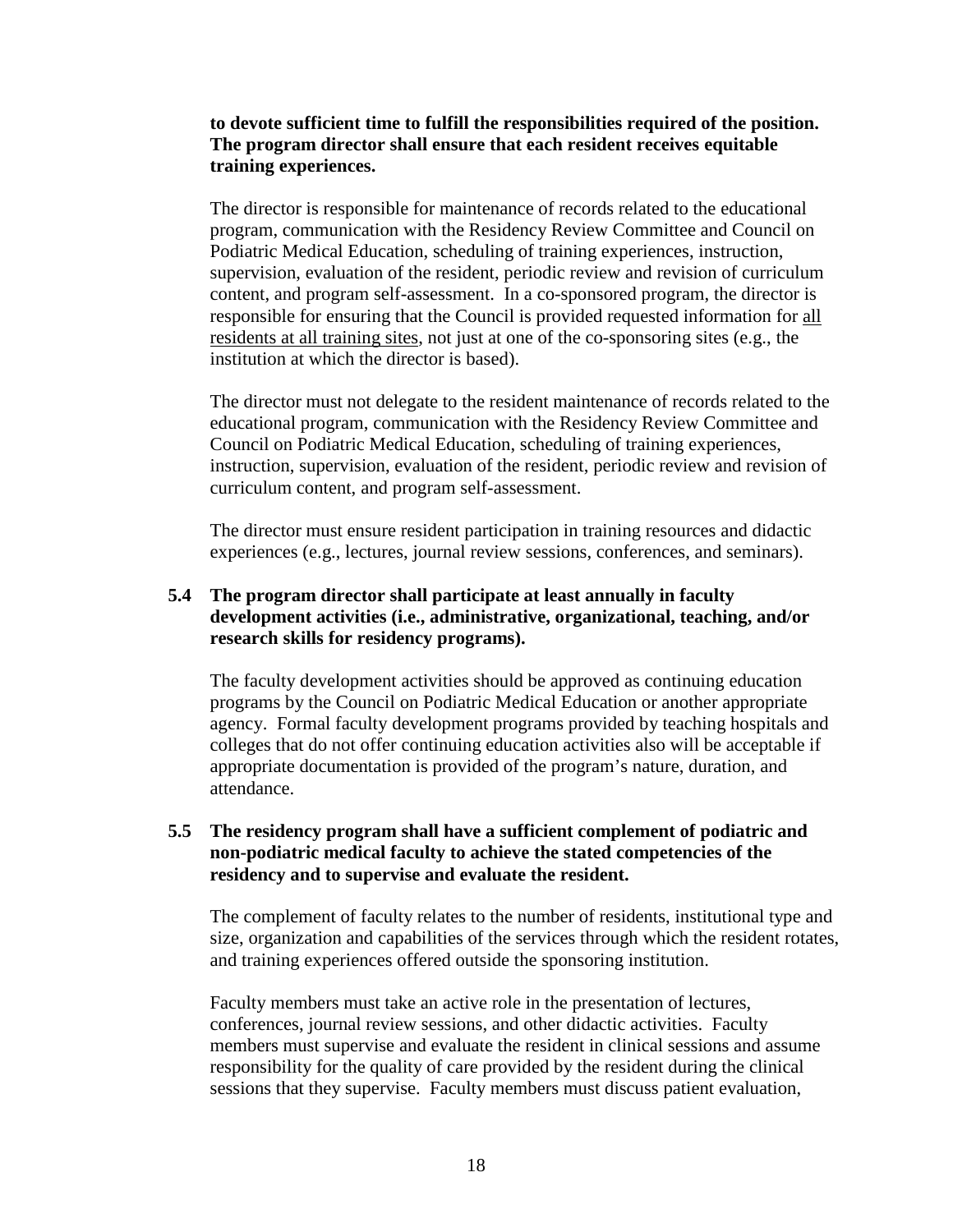treatment planning, patient management, complications, and outcomes with the resident and review records of patients assigned to the resident to ensure the accuracy and completeness of these records.

#### **5.6 Podiatric and non-podiatric medical faculty members shall be qualified by education, training, experience, and clinical competence in the subject matter for which they are responsible.**

The active podiatric faculty must include sufficient representation by individuals certified by each board recognized by the Joint Committee on the Recognition of Specialty Boards, or by individuals possessing other specialized qualifications acceptable to the Residency Review Committee.

Podiatric faculty should participate in faculty development activities to improve teaching, research, and evaluation skills.

## *6.0 The podiatric medicine and surgery residency is a resource-based, competency-driven, assessment-validated program that consists of three years of postgraduate training in inpatient and outpatient medical and surgical management. The sponsoring institution provides training resources that facilitate the resident's sequential and progressive achievement of specific competencies.*

The resident must be afforded training in the breadth of podiatric health care. Completion of a podiatric residency leads to the following certification pathways -- the American Board of Podiatric Medicine (ABPM) and foot surgery of the American Board of Podiatric Surgery (ABPS).

Completion of a podiatric residency with the added credential in Reconstructive Rearfoot/Ankle surgery leads to the reconstructive rearfoot/ankle surgery certification pathway of the ABPS.

All required curricular elements must be completed within 36 months. Additional educational experiences may be added to the curriculum allowing up to 48 months. Programs that extend the residency beyond 36 months must present a clear educational rationale consistent with program requirements. The program director must obtain the approval of the sponsoring institution and the Residency Review Committee prior to implementation and at each subsequent approval review of the program.

The Council and the RRC view the following experiences to be essential to the conduct of a residency (although experiences need not be limited to the following):

 Clinical experience, providing an appropriate opportunity to expand the resident's competencies in the care of diseases, disorders, and injuries of the foot, ankle, and their governing and related structures by medical, biomechanical, and surgical means.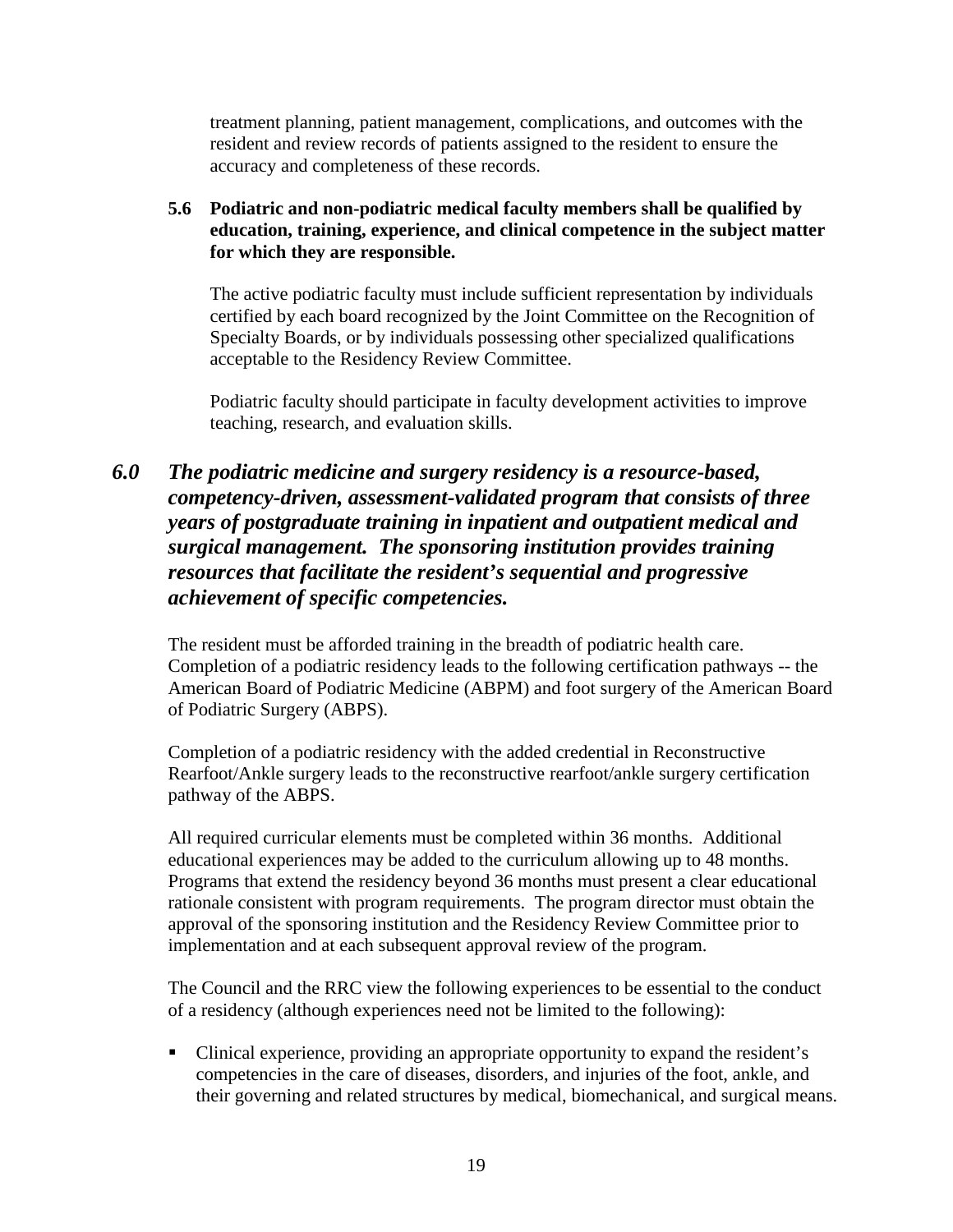- Clinical experience, providing participation in complete preoperative and postoperative patient care in order to enhance the resident's competencies in the perioperative care of diseases, disorders, and injuries of the foot, ankle, and their governing and related structures.
- Clinical experience, providing an opportunity to expand the resident's competencies in the breadth of podiatric and non-podiatric medical and surgical evaluation and management.
- Didactic experience, providing an opportunity to expand the resident's knowledge in the breadth of podiatric and non-podiatric medical and surgical evaluation and management.

#### **6.1 The curriculum shall be clearly defined and oriented to assure that the resident achieves the competencies identified by the Council.**

The curriculum must be distributed at the beginning of the training year to all individuals involved in the training program including residents and faculty.

The curriculum must provide the resident a sufficient volume and diversity of experiences in the supervised diagnosis and management of patients with a variety of diseases, disorders, and injuries through achievement of the competencies listed below.

#### **A. Prevent, diagnose, and medically and surgically manage diseases, disorders, and injuries of the pediatric and adult lower extremity.**

- 1. Perform and interpret the findings of a thorough problem-focused history and physical exam, including problem-focused history, neurologic examination, vascular examination, dermatologic examination, musculoskeletal examination, biomechanical examination, and gait analysis.
- 2. Formulate an appropriate diagnosis and/or differential diagnosis.
- 3. Perform (and/or order) and interpret appropriate diagnostic studies, including:
	- Medical imaging, including plain radiography, stress radiography, fluoroscopy, nuclear medicine imaging, MRI, CT, diagnostic ultrasound, vascular imaging.
	- Laboratory tests in hematology, serology/immunology, toxicology, and microbiology, to include blood chemistries, drug screens, coagulation studies, blood gases, synovial fluid analysis, urinalysis.
	- Pathology, including anatomic and cellular pathology.
	- Other diagnostic studies, including electrodiagnostic studies, noninvasive vascular studies, bone mineral densitometry studies, compartment pressure studies.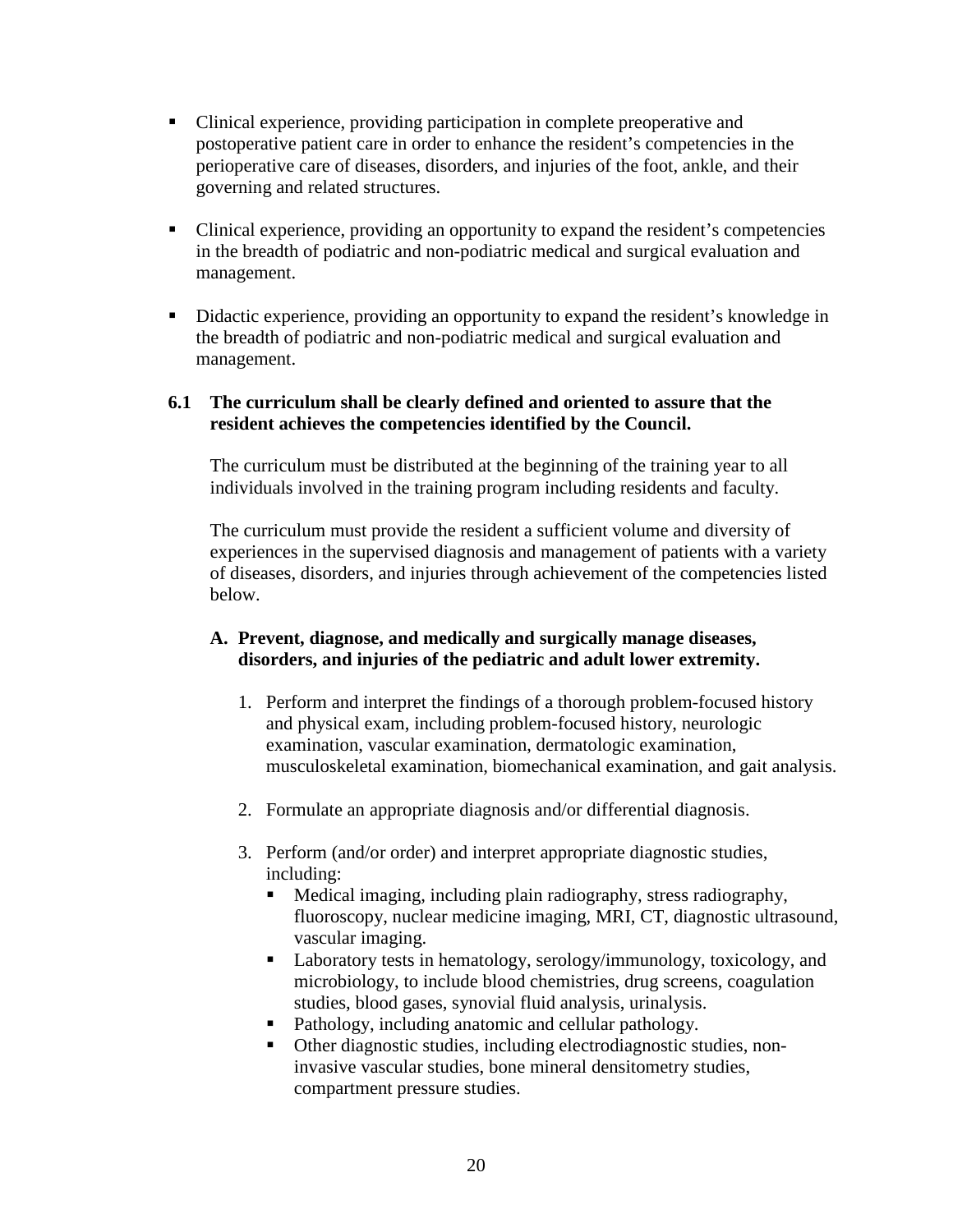- 4. Formulate and implement an appropriate plan of management, including:
	- Direct participation of the resident in the evaluation and management of patients in a clinic/office setting.
		- perform biomechanical cases and manage patients with lower extremity disorders utilizing a variety of prosthetics, orthotics, and footwear.
	- Management when indicated, including
		- dermatologic conditions.
		- manipulation/mobilization of foot/ankle joint to increase range of motion/reduce associated pain and of congenital foot deformity.
		- closed fractures and dislocations including pedal fractures and dislocations and ankle fracture/dislocation.
		- cast management.
		- tape immobilization.
		- orthotic, brace, prosthetic, and custom shoe management.
		- footwear and padding.
		- injections and aspirations.
		- physical therapy.
		- pharmacologic management, including the use of NSAIDs, antibiotics, antifungals, narcotic analgesics, muscle relaxants, medications for neuropathy, sedative/hypnotics, peripheral vascular agents, anticoagulants, antihyperuricemic/uricosuric agents, tetanus toxoid/immune globulin, laxatives/cathartics, fluid and electrolyte management, corticosteroids, anti-rheumatic medications.
	- Surgical management when indicated, including
		- evaluating, diagnosing, selecting appropriate treatment and avoiding complications.
		- progressive development of knowledge, attitudes, and skills in preoperative, intraoperative, and postoperative assessment and management in surgical areas including, but not limited to, the following: Digital Surgery, First Ray Surgery, Other Soft Tissue Foot Surgery, Other Osseous Foot Surgery, Reconstructive Rearfoot/Ankle Surgery (added credential only), Other Procedures (see Appendix A regarding the volume and diversity of cases and procedures to be performed by the resident).
	- Anesthesia management when indicated, including local and general, spinal, epidural, regional, and conscious sedation anesthesia.
	- Consultation and/or referrals.
	- Lower extremity health promotion and education.
- 5. Assess the treatment plan and revise it as necessary.
	- Direct participation of the resident in urgent and emergent evaluation and management of podiatric and non-podiatric patients.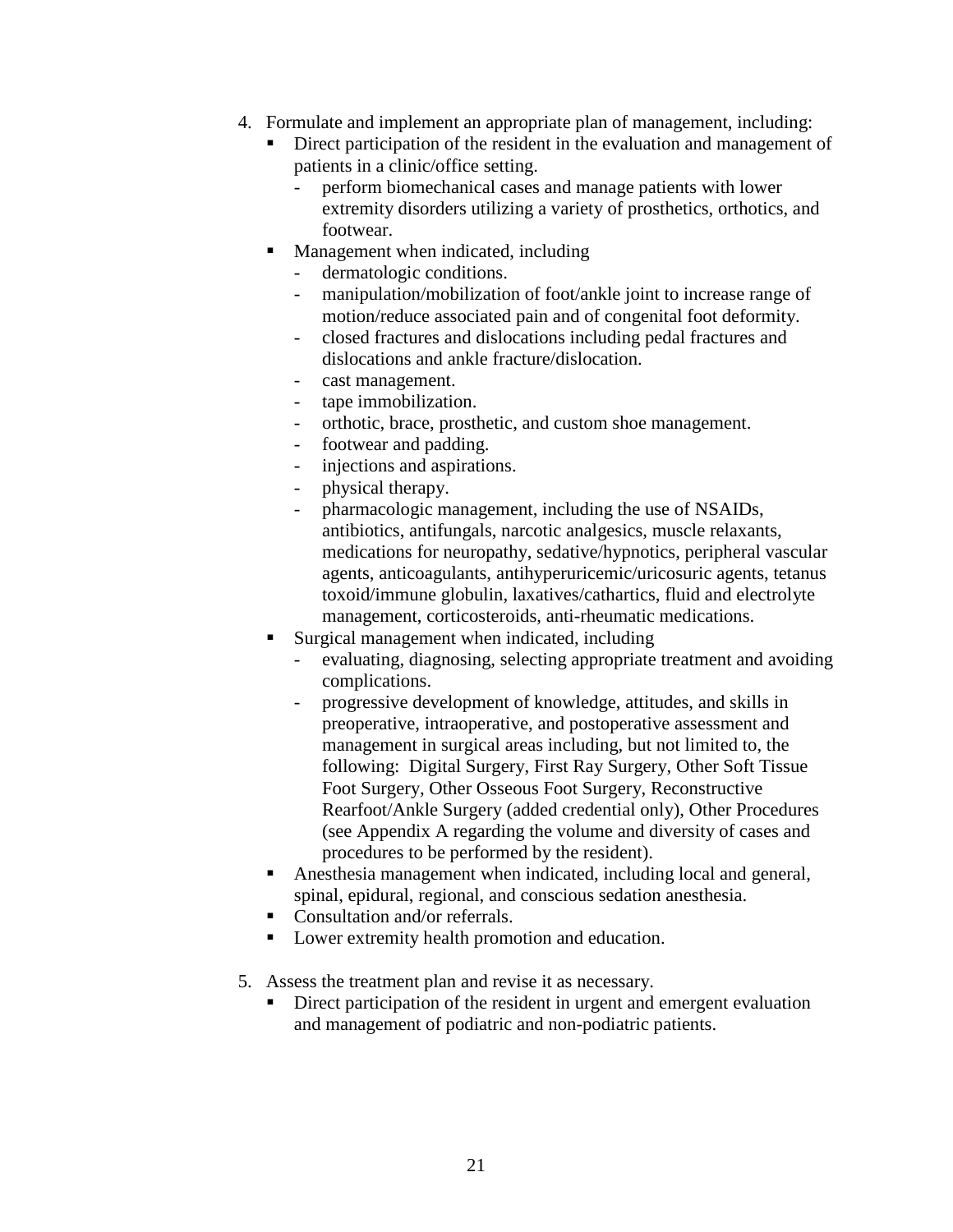#### **B. Assess and manage the patient's general medical and surgical status.**

- 1. Perform and interpret the findings of comprehensive medical history and physical examinations (including pre-operative history and physical examination), including (see Appendix A):
	- Comprehensive medical history.
	- Comprehensive physical examination.
		- vital signs.
		- physical examination including head, eyes, ears, nose, and throat, neck, chest/breast, heart, lungs, abdomen, genitourinary, rectal, upper extremities, neurologic examination.
- 2. Formulate an appropriate differential diagnosis of the patient's general medical problem(s).
- 3. Recognize the need for (and/or order) additional diagnostic studies, when indicated, including (see also section A.3 for diagnostic studies not repeated in this section).
	- $EKG.$
	- Medical imaging including plain radiography, nuclear medicine imaging, MRI, CT, diagnostic ultrasound.
	- **Laboratory studies including hematology, serology/immunology, blood** chemistries, toxicology/drug screens, coagulation studies, blood gases, microbiology, synovial fluid analysis, urinalysis.
	- Other diagnostic studies.
- 4. Formulate and implement an appropriate plan of management, when indicated, including appropriate therapeutic intervention, appropriate consultations and/or referrals, and appropriate general medical health promotion and education.
- 5. Participate actively in medicine and medical subspecialties rotations that include medical evaluation and management of patients from diverse populations, including variations in age, sex, psychosocial status, and socioeconomic status.
- 6. Participate actively in general surgery and surgical subspecialties rotations that include surgical evaluation and management of non-podiatric patients including, but not limited, to:
	- Understanding management of preoperative and postoperative surgical patients with emphasis on complications.
	- Enhancing surgical skills, such as suturing, retracting, and performing surgical procedures under appropriate supervision.
	- Understanding surgical procedures and principles applicable to nonpodiatric surgical specialties.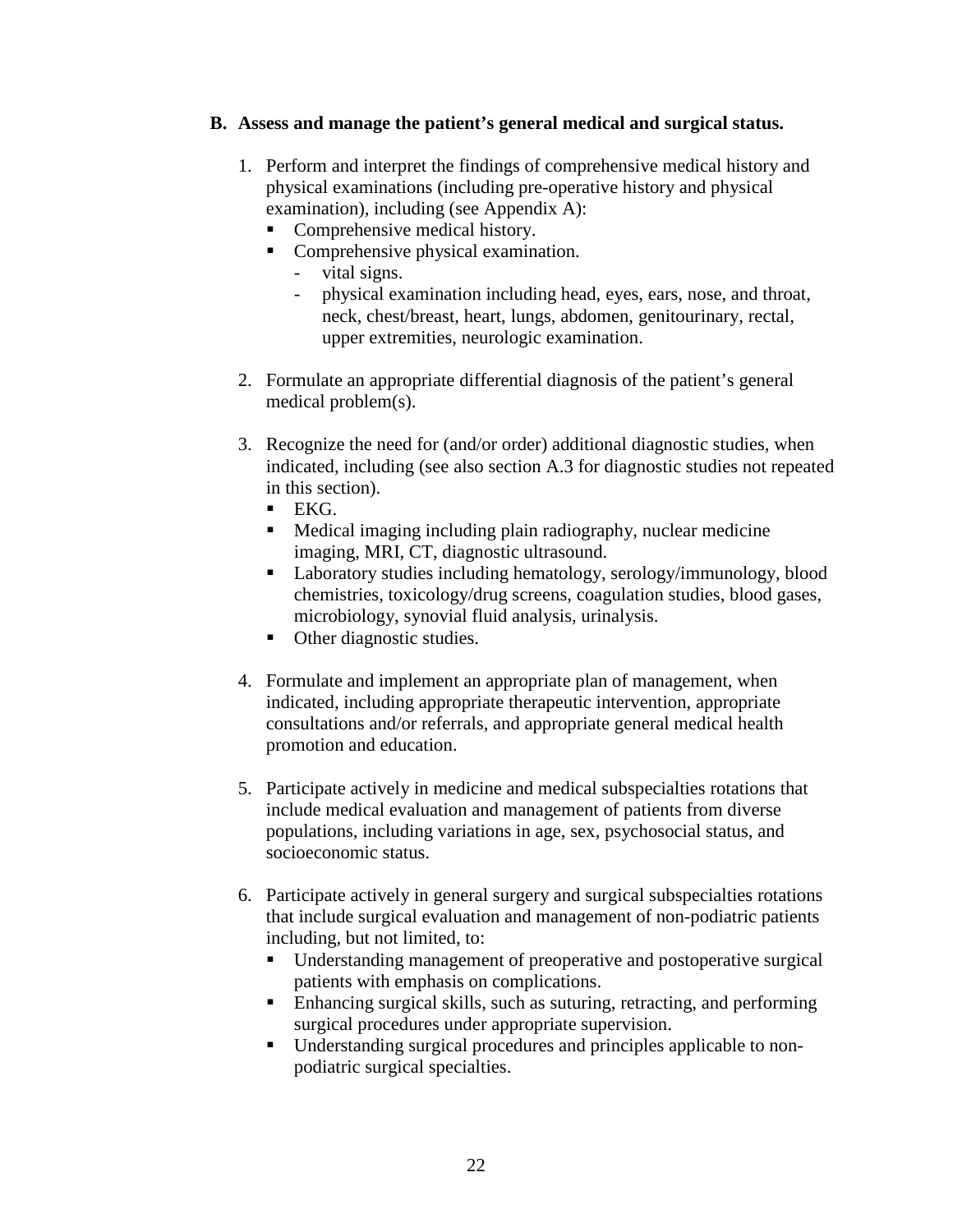- 7. Participate actively in an anesthesiology rotation that includes pre-anesthetic and post-anesthetic evaluation and care, as well as the opportunity to observe and/or assist in the administration of anesthetics. Training experiences must include, but not be limited to:
	- Local anesthesia.
	- General, spinal, epidural, regional, and conscious sedation anesthesia.
- 8. Participate actively in an emergency medicine rotation that includes emergent evaluation and management of podiatric and non-podiatric patients.
- 9. Participate actively in an infectious disease rotation that includes, but is not limited to, the following training experiences:
	- Recognizing and diagnosing common infective organisms.
	- Using appropriate antimicrobial therapy.
	- Interpreting laboratory data including blood cultures, gram stains, microbiological studies, and antibiosis monitoring.
	- Exposure to local and systemic infected wound care.
- 10. Participate actively in a behavioral science rotation that includes, but is not limited to:
	- Understanding of psychosocial aspects of health care delivery.
	- Knowledge of and experience in effective patient-physician communication skills.
	- Understanding cultural, ethnic and socioeconomic diversity of patients.
	- Knowledge of the implications of prevention and wellness.

#### **C. Practice with professionalism, compassion, and concern in a legal, ethical, and moral fashion.**

- 1. Abide by state and federal laws, including the Health Insurance Portability and Accountability Act (HIPAA), governing the practice of podiatric medicine and surgery.
- 2. Practice and abide by the principles of informed consent.
- 3. Understand and respect the ethical boundaries of interactions with patients, colleagues, and employees.
- 4. Demonstrate professional humanistic qualities.
- 5. Demonstrate ability to formulate a methodical and comprehensive treatment plan with appreciation of health-care costs.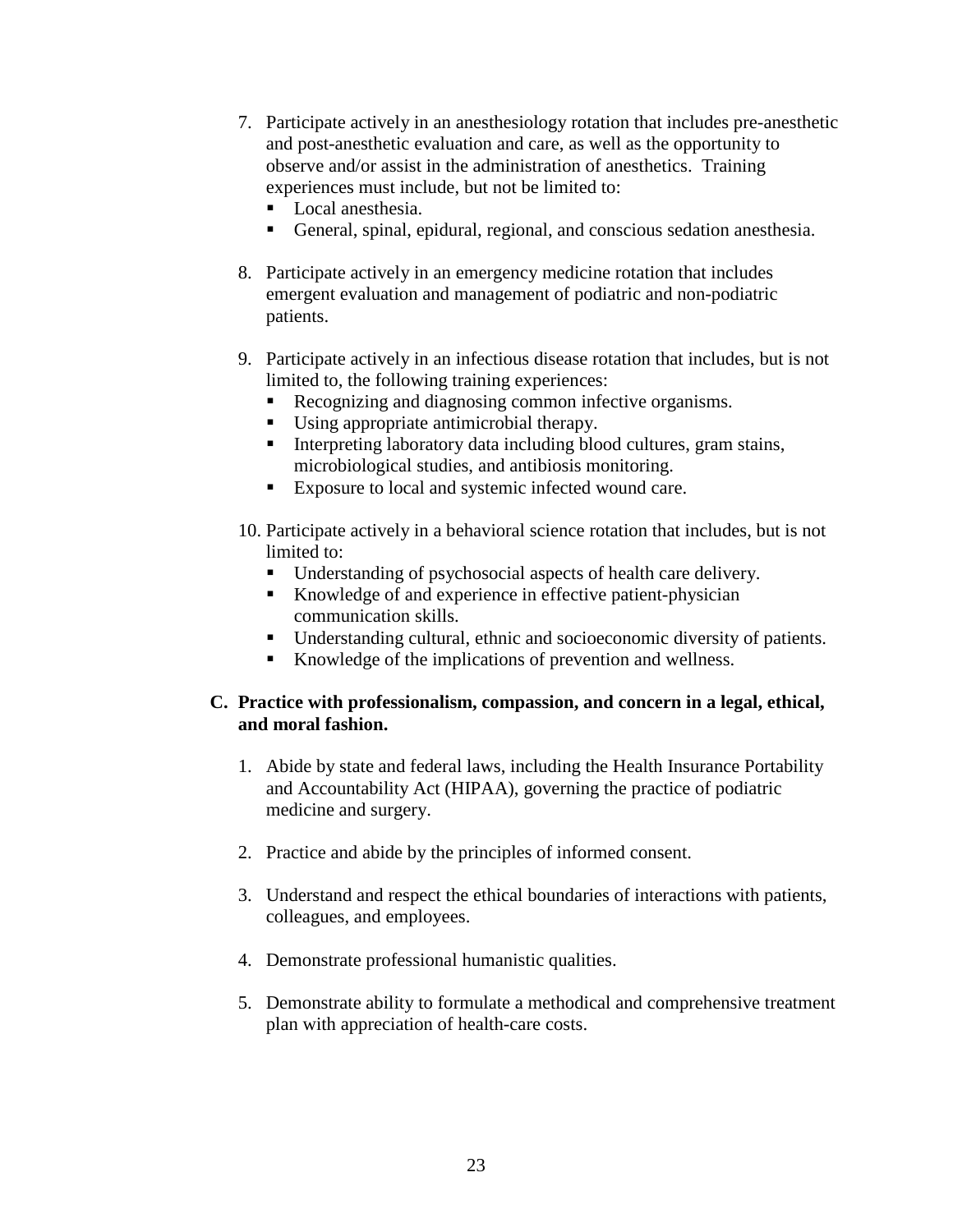#### **D. Communicate effectively and function in a multi-disciplinary setting.**

- 1. Communicate in oral and written form with patients, colleagues, payers, and the public.
- 2. Maintain appropriate medical records.

#### **E. Manage individuals and populations in a variety of socioeconomic and health-care settings.**

- 1. Demonstrate an understanding of the psychosocial and health-care needs for patients in all life stages: pediatric through geriatric.
- 2. Demonstrate sensitivity and responsiveness to cultural values, behaviors, and preferences of one's patients when providing care to persons whose race, ethnicity, nation of origin, religion, gender, and/or sexual orientation is/are different from one's own.
- 3. Demonstrate an understanding of public health concepts, health promotion, and disease prevention.

#### **F. Understand podiatric practice management in a multitude of health-care delivery settings.**

- 1. Demonstrate familiarity with utilization management and quality improvement.
- 2. Understand health-care reimbursement.
- 3. Understand insurance issues including professional and general liability, disability, and Workers' Compensation.
- 4. Understand medical-legal considerations involving health-care delivery.
- 5. Demonstrate understanding of common business practices.
- **G. Be professionally inquisitive, life-long learners and teachers utilizing research, scholarly activity, and information technologies to enhance professional knowledge and clinical practice.**
	- 1. Read, interpret, and critically examine and present medical and scientific literature.
	- 2. Collect and interpret data and present the findings in a formal study related to podiatric medicine and surgery.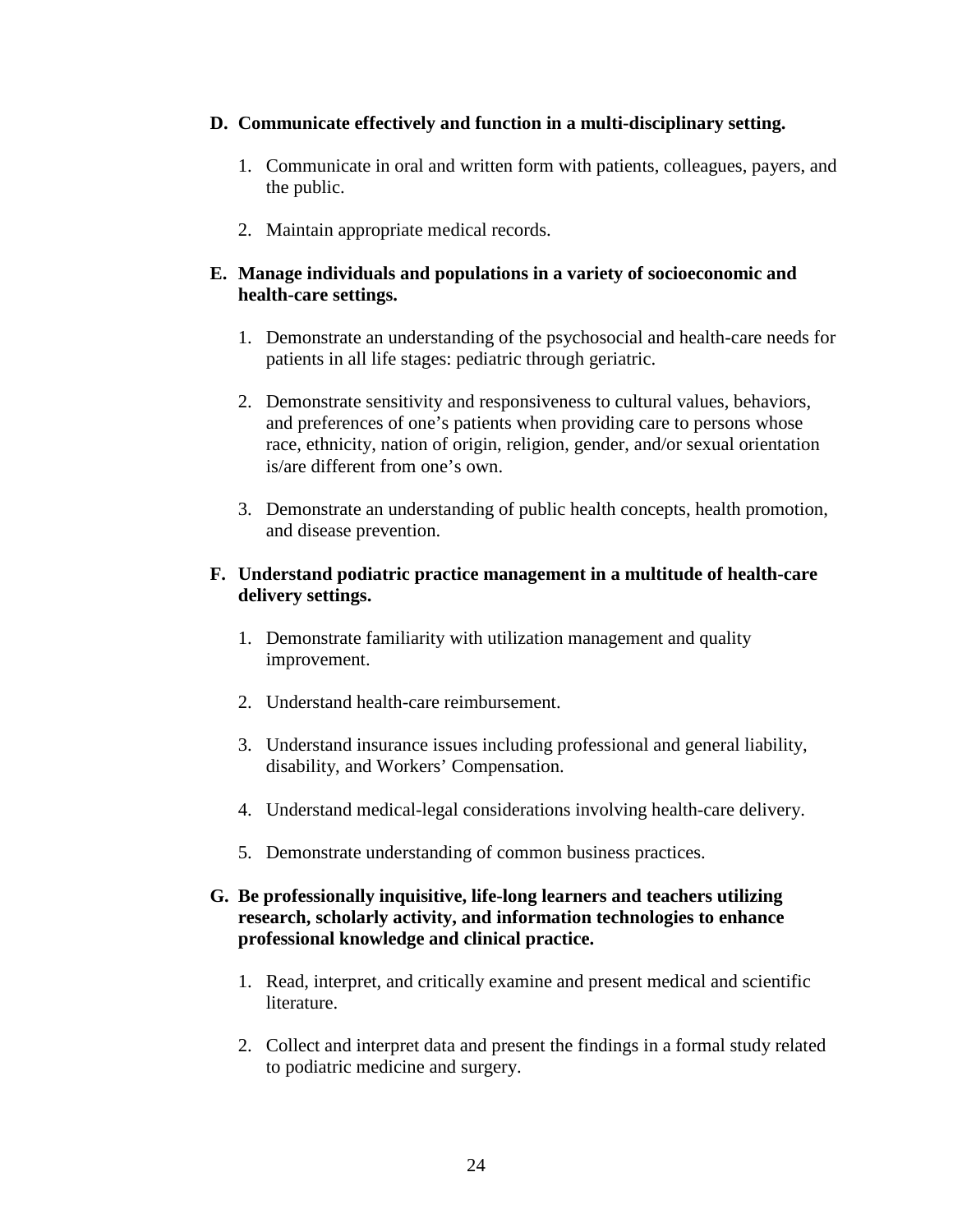- 3. Demonstrate information technology skills in learning, teaching, and clinical practice.
- 4. Participate in continuing education activities.
- **6.2 The sponsoring institution shall require that the resident maintain web-based logs in formats approved by the RRC documenting all experiences related to the residency.**
- **6.3 The program shall establish a formal schedule for clinical training. The schedule shall be distributed at the beginning of the training year to all individuals involved in the training program including residents, faculty, and administrative staff.**

The schedule must reflect the experiences provided the resident at all training sites. The program director is responsible for assuring that the schedule is followed; however, it may be reviewed and modified as needed to ensure an appropriate sequencing of training experiences consistent with the residency curriculum. The residency must be continuous and uninterrupted unless extenuating circumstances are present.

Twenty percent is the maximum proportion of residency education that is acceptable to be conducted in a podiatric private practice office-based setting.

**6.4 The residency program shall provide rotations that enable the resident to achieve the competencies identified by the Council and any additional competencies identified by the residency program. These rotations shall include: medical imaging; pathology; behavioral sciences; internal medicine and/or family practice; medical subspecialties; infectious disease; general surgery; surgical subspecialties; anesthesiology; emergency medicine; podiatric surgery; and podiatric medicine. The residency curriculum shall provide the resident patient management experiences in both inpatient and outpatient settings.**

The program director must, in collaboration with appropriate individuals, construct the program curriculum based on available resources.

In developing the curriculum, the program director must consult with faculty to identify resources available to enable resident achievement of the stated competencies of the curriculum. Members of the administrative staff and the office of graduate medical education of the sponsoring institution may be involved in the development of the curriculum.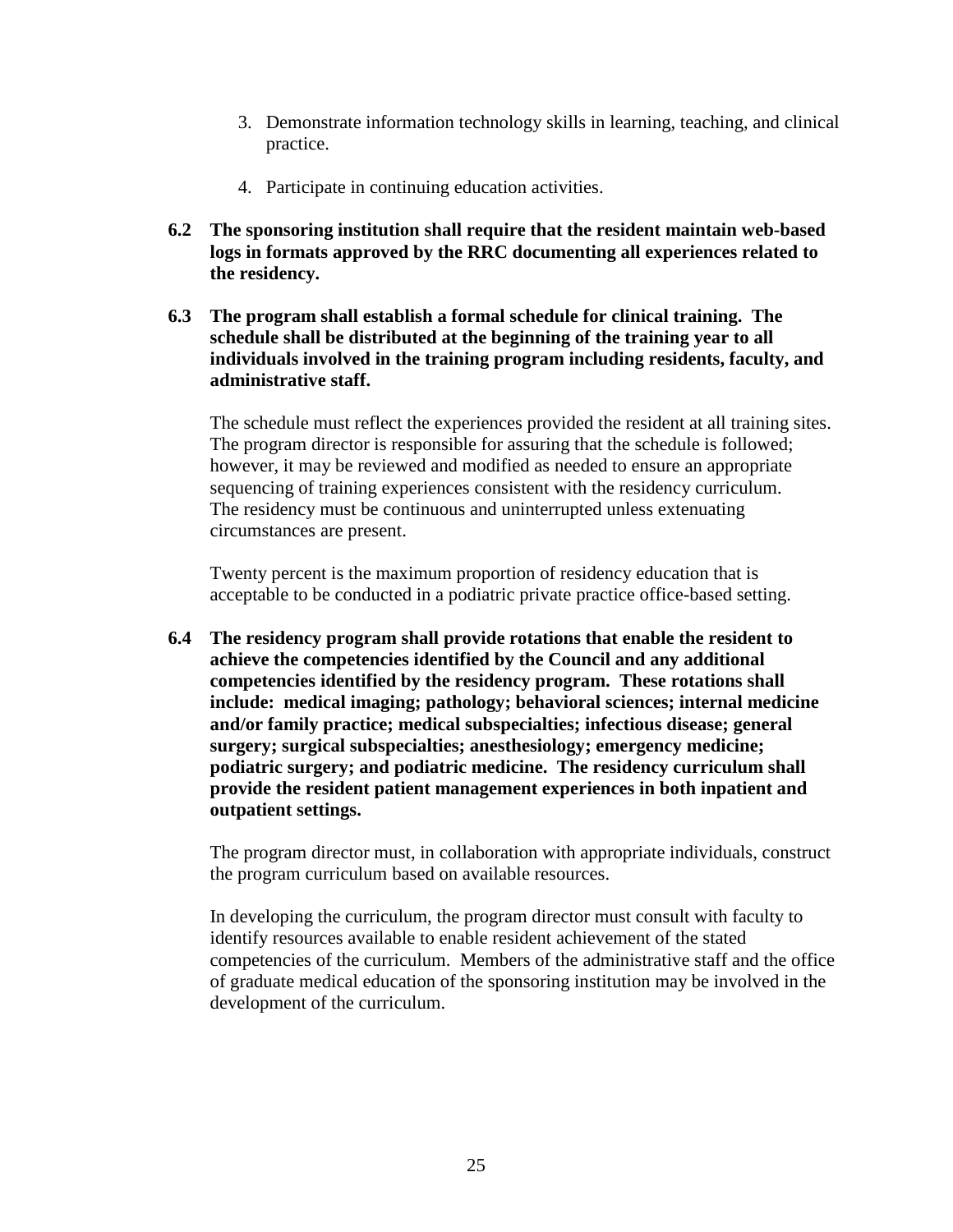In addition to podiatric medicine and podiatric surgery, the following rotations are required:

- a. Medical imaging.
- b. Pathology.
- c. Behavioral sciences.
- d. Infectious disease.
- e. Internal medicine and/or family practice.
- f. Medical subspecialties. Rotations that satisfy the medical subspecialty requirement include at least two of the following: dermatology, endocrinology, neurology, pain management, physical medicine and rehabilitation, rheumatology, or wound care.
- g. General surgery.
- h. Surgical subspecialties: Training resources that satisfy the surgical subspecialty requirement must include at least one of the following: orthopedic, plastic, or vascular surgery.
- i. Anesthesiology.
- j. Emergency medicine. Training resources may include emergency room service, urgent care center, trauma service, and critical care unit service.

The time spent in infectious disease (d) plus the time spent in internal medicine and/or family practice (e) plus the time spent in medical subspecialties (f) must be equivalent to a minimum of three full-time months of training.

#### **6.5 The residency program shall ensure that the resident is certified in advanced cardiac life support for the duration of training.**

Resident certification must be obtained as early as possible during the training year but no later than six months after the resident's starting date.

#### **6.6 The residency curriculum shall afford the resident instruction and experience in hospital protocol and medical record-keeping.**

The program director must assure that patient records accurately document the resident's participation in performing history and physical examinations and recording of operative reports, discharge summaries, and progress notes. The resident should participate in quality assurance and utilization review activities.

#### **6.7 Didactic activities that complement and supplement the curriculum shall be available at least weekly.**

Didactic activities must be provided in a variety of formats. These formats may include lectures, case discussions, clinical pathology conferences, morbidity and mortality conferences, cadaver dissections, tumor conferences, informal lectures, teaching rounds, and/or continuing education.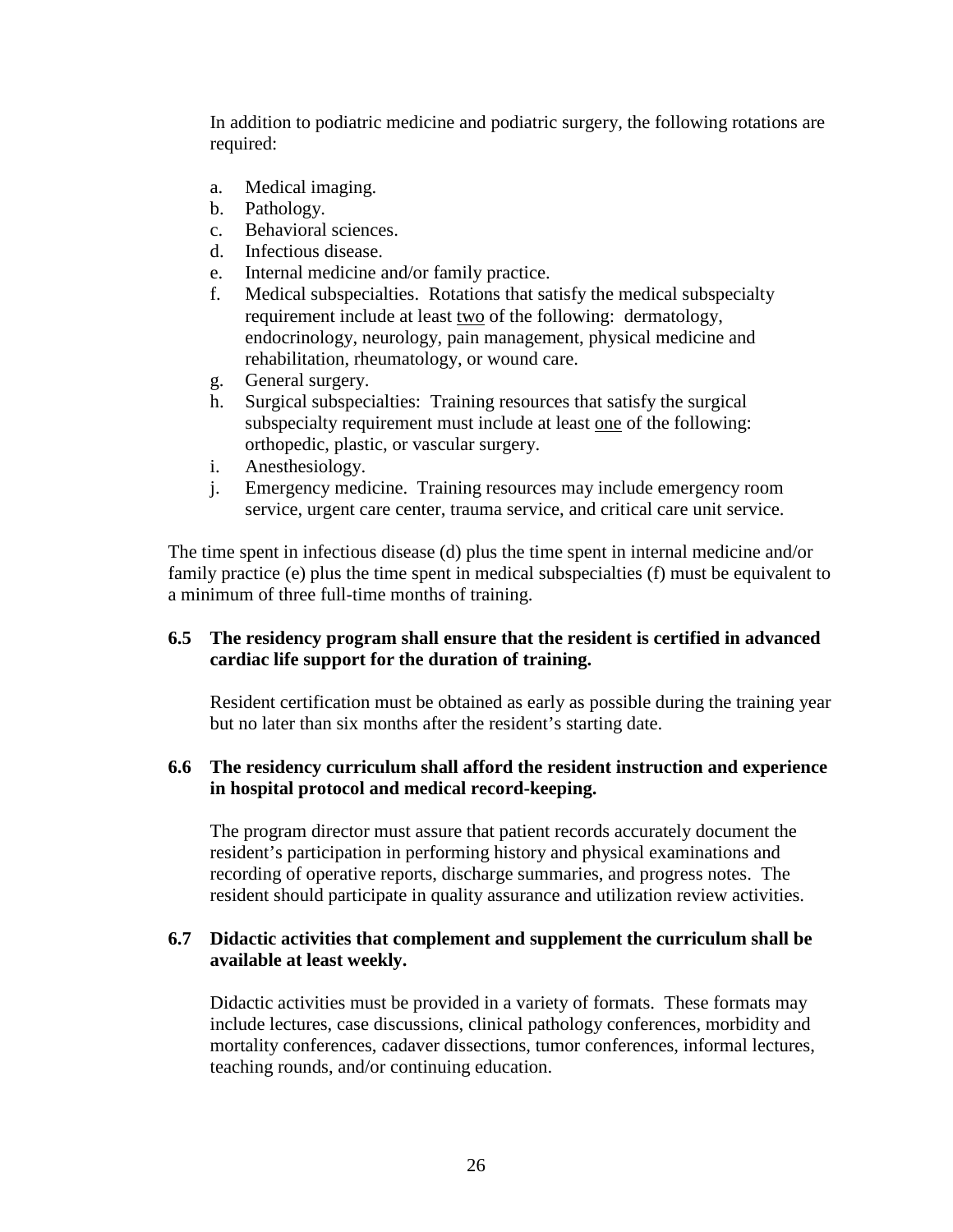The majority of didactic activities must include participation by faculty.

The residency curriculum must include instruction in research methodology. The resident should participate in research activities to broaden the scope of training. The program director may appoint a faculty member to coordinate didactic activities.

#### **6.8 A journal review session, consisting of faculty and residents, shall be scheduled at least monthly to facilitate reading, analyzing, and presenting medical and scientific literature.**

The curriculum must afford the resident instruction in the critical analysis of scientific literature. The resident should present current articles and analyze the content and validity of the research.

**6.9 The residency program shall ensure that the resident is afforded appropriate faculty supervision during all training experiences.** 

### *7.0 The residency program conducts self-assessment and assessment of the resident based upon the competencies.*

#### **7.1 The program director shall review, evaluate, and verify resident logs on a monthly basis.**

The program director must review the logs for accuracy to ensure that there is no duplication, miscategorization, and/or fragmentation of procedures into their component parts. Procedure notes must support the selected experience.

#### **7.2 The faculty and program director shall assess and validate, on an ongoing basis, the extent to which the resident has achieved the competencies.**

The program director must conduct a formal semi-annual meeting with the resident to review the extent to which the resident is achieving the competencies. Information from patients and/or peers having direct contact with the resident may contribute to the assessments.

The assessments must be written or completed in an electronic format. The assessment instrument must identify the dates covered and the name of the faculty member. The assessment must be signed (signature and printed name) and dated by the faculty member, the resident, and the program director. The instrument must include assessment of the resident in areas such as communication skills, professional behavior, attitudes, and initiative. The timing of the assessment for each competency must allow sufficient opportunity for remediation.

The program should require that the resident take in-training examinations as prescribed by JCRSB-recognized specialty boards. If the resident is required to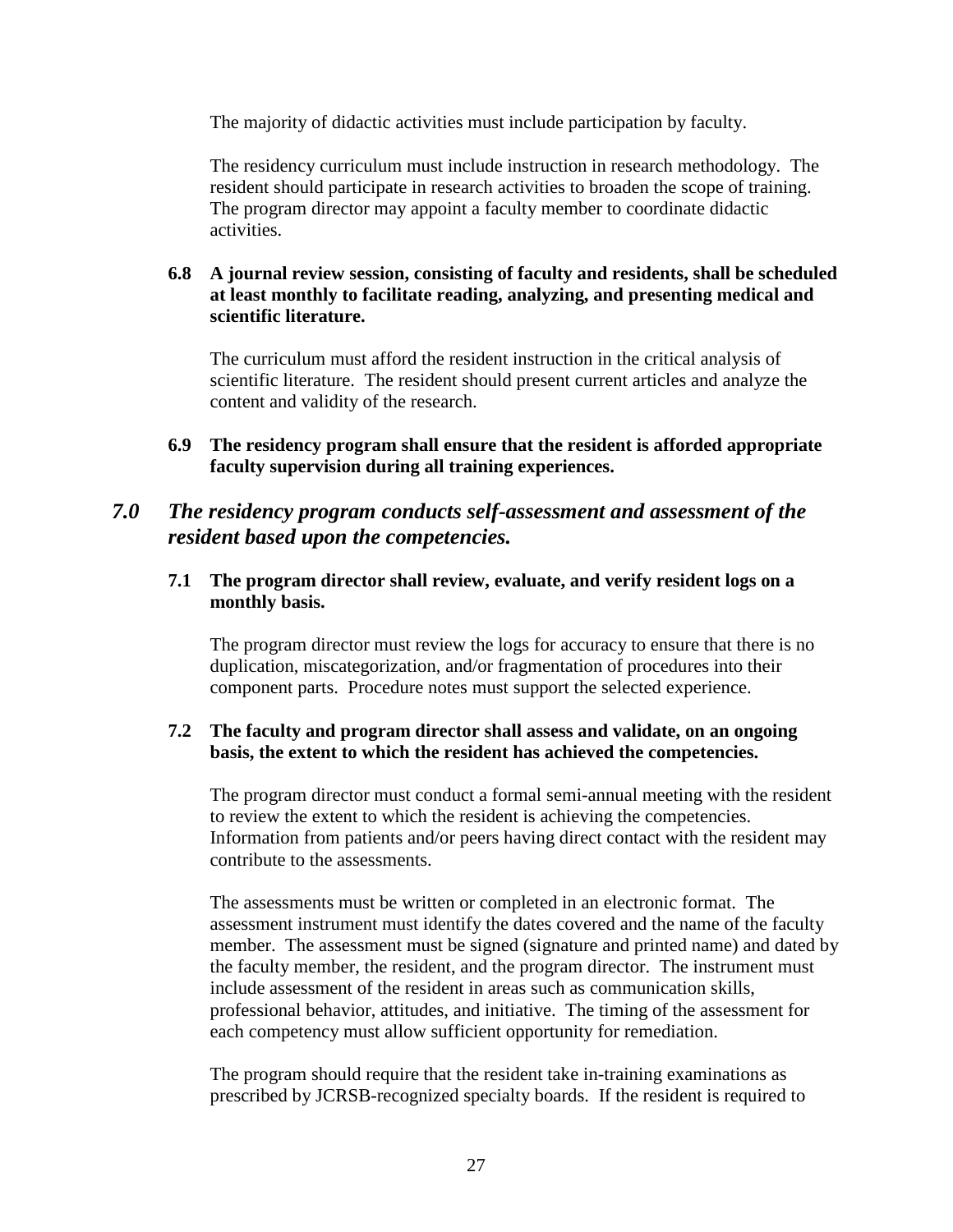take an in-training examination(s), the sponsoring institution must pay any fees associated with the examinations. Examination results are used as a guide for resident remediation and as part of the annual self-assessment of the program.

#### **7.3 The program director, faculty, and resident(s) shall conduct an annual selfassessment of the program's resources and curriculum. Information resulting from this review shall be used in improving the program.**

The review must include evaluation of the program's compliance with the current standards and requirements of the Council, the resident's formal evaluation of the program, and the director's formal evaluation of the faculty.

The curriculum must be assessed to determine if it is relevant to the competencies. The review must determine the extent to which the competencies are being achieved, whether all those involved understand the competencies, and whether resources need to be enhanced, modified, or reallocated to assure that the competencies can be achieved. The review also must determine the extent to which didactic activities complement and supplement the curriculum. The review must use performance data such as resident performance on external exams and attainment of board certification and state licensure to support the program's goal of assuring resident achievement of the competencies.

The review should include measures of program outcomes such as success of previous residents in private practice and teaching environments, hospital appointments, and publications.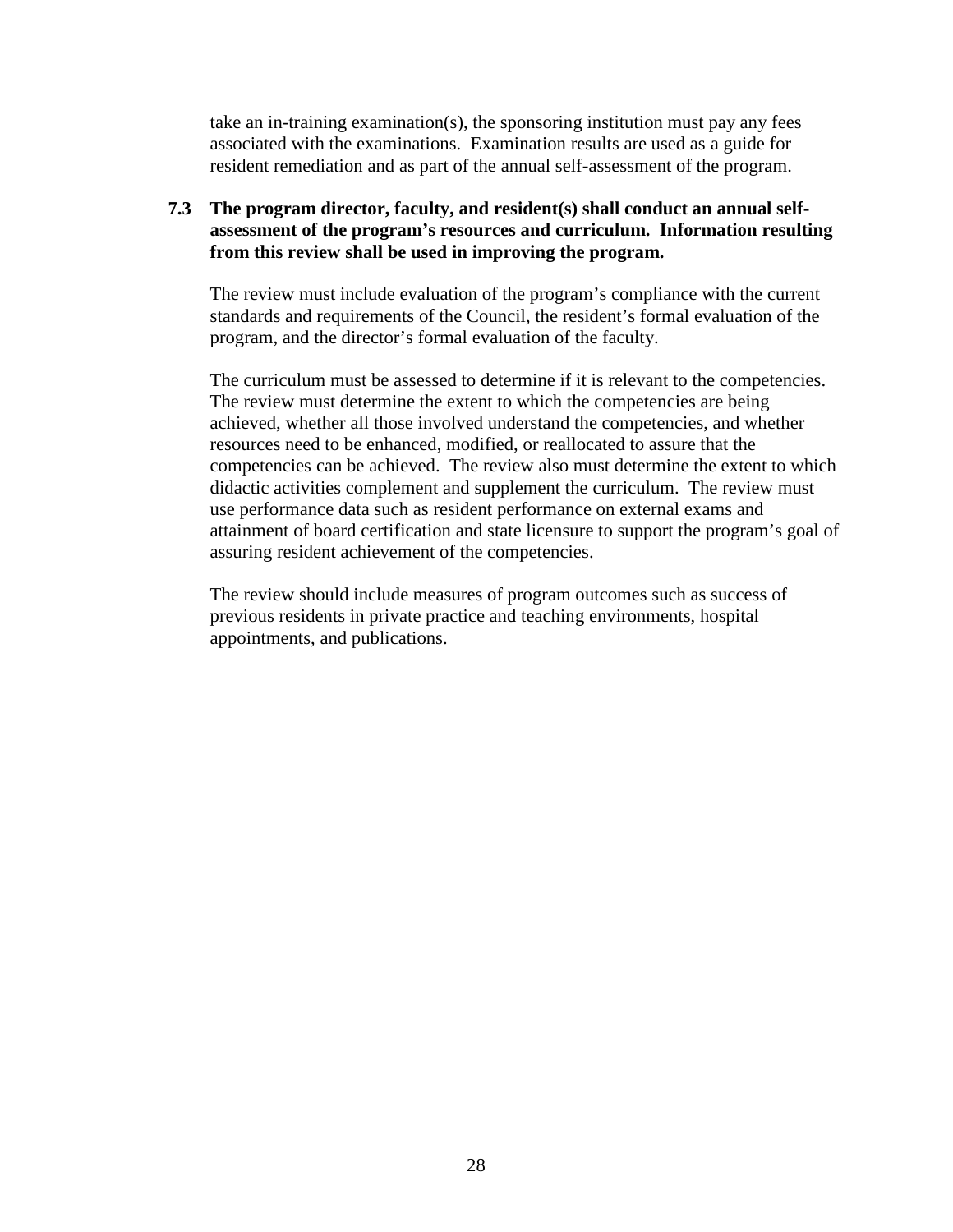# **APPENDIX A: VOLUME AND DIVERSITY REQUIREMENTS**

| <b>A. Patient Care Activity Requirements</b>              | MAV  |
|-----------------------------------------------------------|------|
| (Abbreviations are defined in section B.)                 |      |
|                                                           |      |
| <b>Case Activities</b>                                    |      |
| Podiatric clinic/office encounters                        | 1000 |
| Podiatric surgical cases                                  | 300  |
| Trauma cases                                              | 50   |
| Podopediatric cases                                       | 25   |
| Biomechanical cases                                       | 75   |
| Comprehensive medical histories and physical examinations | 50   |
|                                                           |      |
| <b>Procedure Activities</b>                               |      |
| First and second assistant procedures (total)             | 400  |
|                                                           |      |
| First assistant procedures, including:                    |      |
| Digital                                                   | 80   |
| <b>First Ray</b>                                          | 60   |
| <b>Other Soft Tissue Foot Surgery</b>                     | 45   |
| <b>Other Osseous Foot Surgery</b>                         | 40   |
| Reconstructive Rearfoot/Ankle (added credential only)     | 50   |
|                                                           |      |

#### **B. Definitions**

#### **1. Levels of Resident Activity for Each Logged Procedure**

First assistant:The resident participates actively in the procedure **under direct supervision of the attending**.

Second assistant:The resident participates in the procedure. Participation may include retracting and assisting, or performing limited portions of the procedure **under direct supervision of the attending**.

#### **2. Minimum Activity Volume (MAV)**

MAVs are patient care activity requirements that assure that the resident has been exposed to adequate diversity and volume of patient care. MAVs are not minimum repetitions to achieve competence. For some residents, the minimum repetitions may be higher or lower than the MAVs. It is incumbent upon the program director and the faculty to assure that the resident has achieved a competency, regardless of the number of repetitions.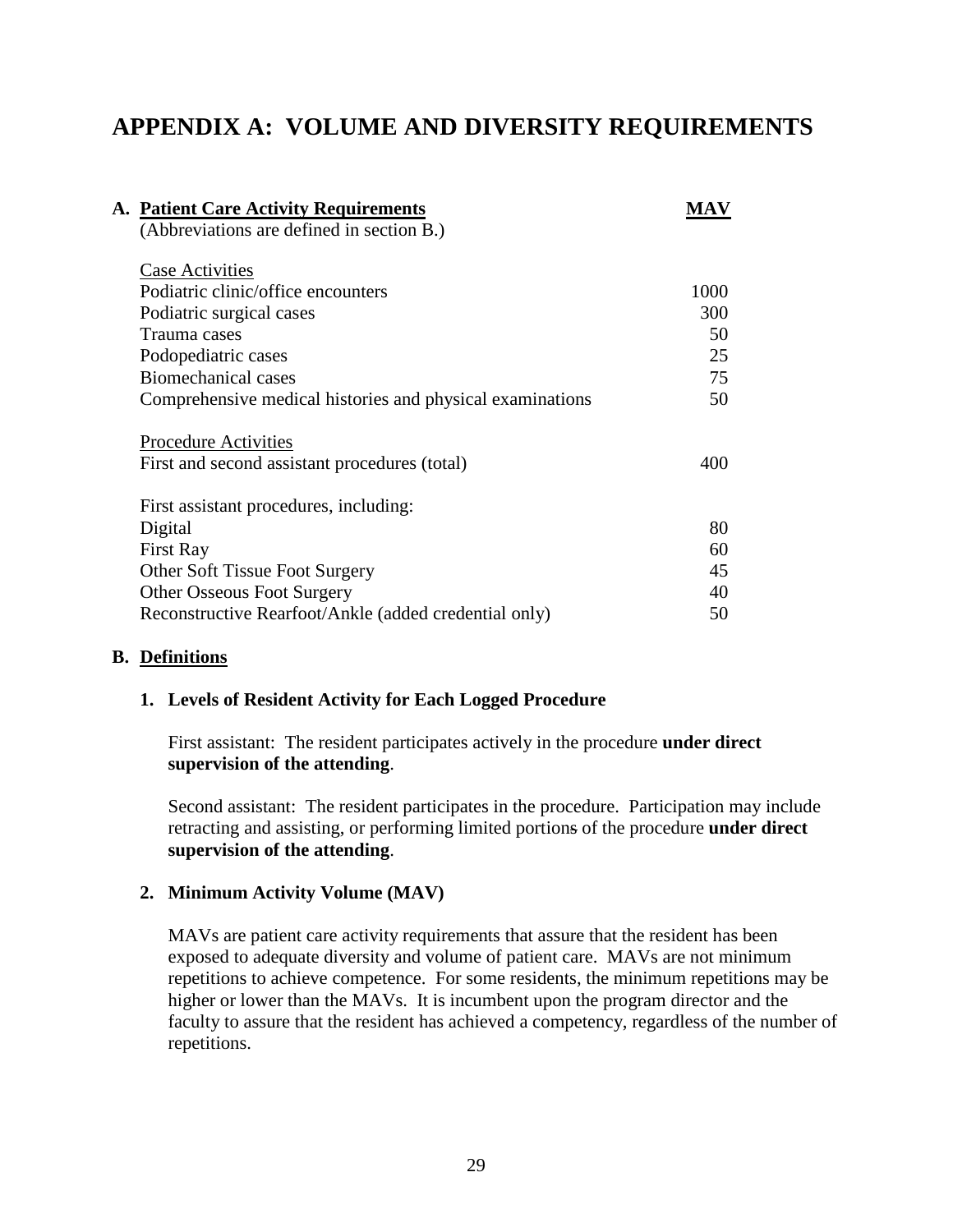#### **3. Required Case Activities**

A case is defined as an encounter with a patient that includes resident activity in one or more areas of podiatric or non-podiatric evaluation or management. Multiple procedures or activities performed on the same patient by a resident at the same time constitute one case. An individual patient can be counted towards fulfillment of more than one activity.

- a. Podiatric clinic/office encounters. This activity includes direct participation of the resident in the clinical evaluation and management of patients with foot and ankle complaints. The sponsoring institution must document the availability of at least 1,000 encounters per resident
- b. Podiatric surgical cases. This activity includes participation of the resident in performing foot and ankle (and their governing and related structures) surgery during a single patient encounter.
- c. Trauma cases. This activity includes resident participation in the evaluation and/or management of patients who present immediately after traumatic episodes. Trauma cases may be related to any procedure. Only one resident may take credit for the encounter. Medical histories and physical examinations are components of trauma cases and can be counted towards the volume of required cases. At least 25 of the 50 required trauma cases must be foot and/or ankle trauma.

Surgical management of foot and ankle trauma may count towards 25 of the 50 trauma cases even if the resident is only active in the immediate perioperative care of the patient. This data may be counted as both a surgical case and a trauma case by one resident or one resident may log the surgery and one resident may log the trauma. The resident must participate as first assistant for the surgery to count towards the requirement.

- d. Podopediatric cases. This activity includes resident participation in the evaluation and/or management of patients who are less than 18 years of age.
- e. Biomechanical cases. This activity includes direct participation of the resident in the diagnosis, evaluation, and treatment of locomotor disorders caused by acquired, posttraumatic, congenital, neurological, or heritable factors. These experiences include, but are not limited to, performing comprehensive lower extremity biomechanical examinations and gait analyses, comprehending the processes related to these examinations, and understanding the techniques and interpretations of gait evaluations of neurologic and pathomechanical disorders.
- f. Comprehensive medical history and physical examinations: Admission, preoperative, and outpatient medical H&Ps may be used as acceptable forms of a comprehensive H&P. A focused history and physical examination does not fulfill this requirement.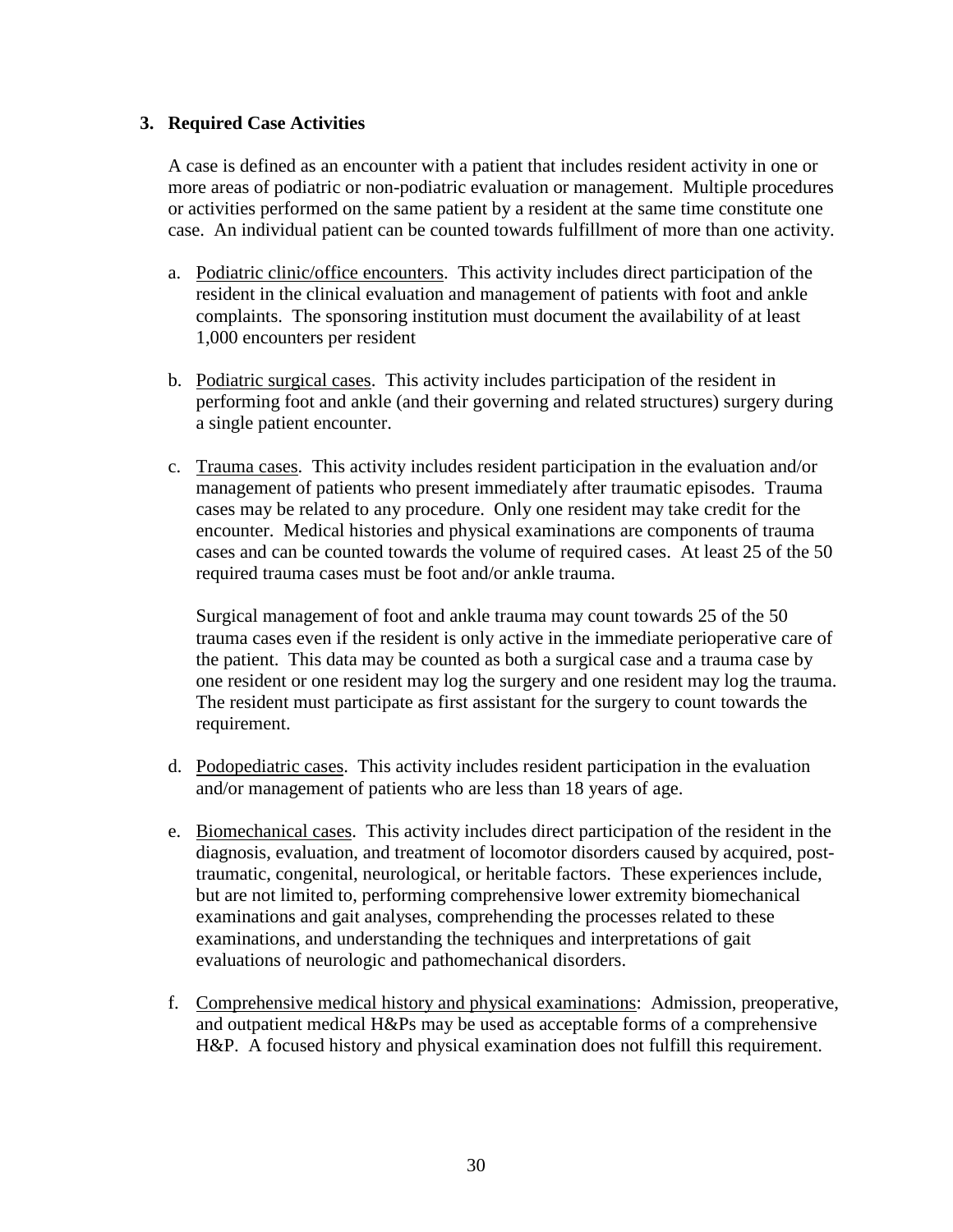The resident must demonstrate competency through a diversity of comprehensive history and physical examinations that also include evaluations in the diagnostic medicine evaluation categories. The resident must develop the ability to utilize information obtained from the history and physical examination and ancillary studies to arrive at an appropriate diagnosis and treatment plan. Documentation of the approach to treatment must reflect adequate investigation, observation, and judgment.

#### **4. Required Procedure Activities**

A procedure is defined as a specific clinical task employed to address a specific podiatric or non-podiatric problem. Note: Fragmentation of procedures into component parts is unacceptable. For example, if a surgical procedure employed to correct a hammertoe includes a proximal interphalangeal joint component and a metatarsophalangeal joint component, these components cannot be counted as separate procedures.

Elective and non-elective soft tissue RRA procedures may be substituted in the Other Soft Tissue Foot Surgery category, while elective and non-elective osseous RRA procedures may be substituted in the Other Osseous Foot Surgery category whenever there are deficiencies.

#### **C. Assuring Diversity of Surgical Experience**

The construct of the procedure categories assures some degree of diversity in the resident's surgical training experience. The two paragraphs below relate to first assistant procedures only.

To assure proper diversity within each procedure category and subcategory, at least 33 percent of the procedure codes within each category and subcategory must be represented with first assistant procedures. For example, in the Other Osseous Foot Surgery category, at least 6 of the 18 different procedure codes must have at least one activity as first assistant.

To avoid overrepresentation of one procedure within a category and subcategory, one procedure code must not represent more than 33 percent of the total number of procedures logged in each procedure category and subcategory. This statement applies more to a resident just meeting the minimum procedure requirement in a procedure category than to a resident significantly exceeding the procedure requirement in a procedure category. For example, the number of partial ostectomies must not exceed 26 when the minimum of 80 required Digital procedures are logged.

#### **D. Programs with Multiple Residents or Fellows**

- 1. Only one resident may take credit for first assistant participation on any one procedure.
- 2. More than one resident may take credit for second assistant participation.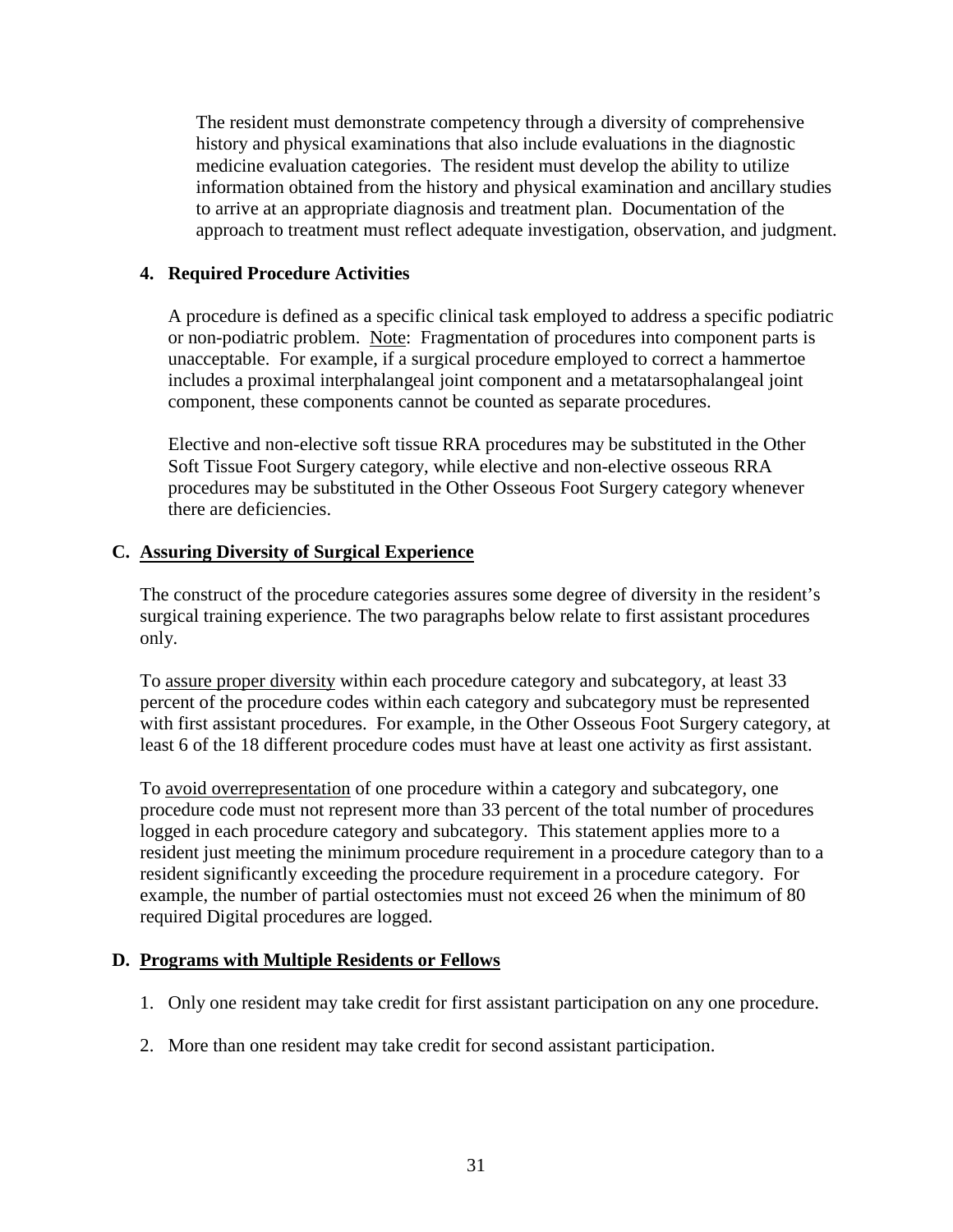- 3. The activity of a fellow should not be allowed to jeopardize the case or procedure volume or diversity of a resident at the same institution.
- 4. When multiple procedures are performed on a single patient, more than one resident or fellow may participate actively, but first assistant activity may be claimed by only one resident or fellow per procedure.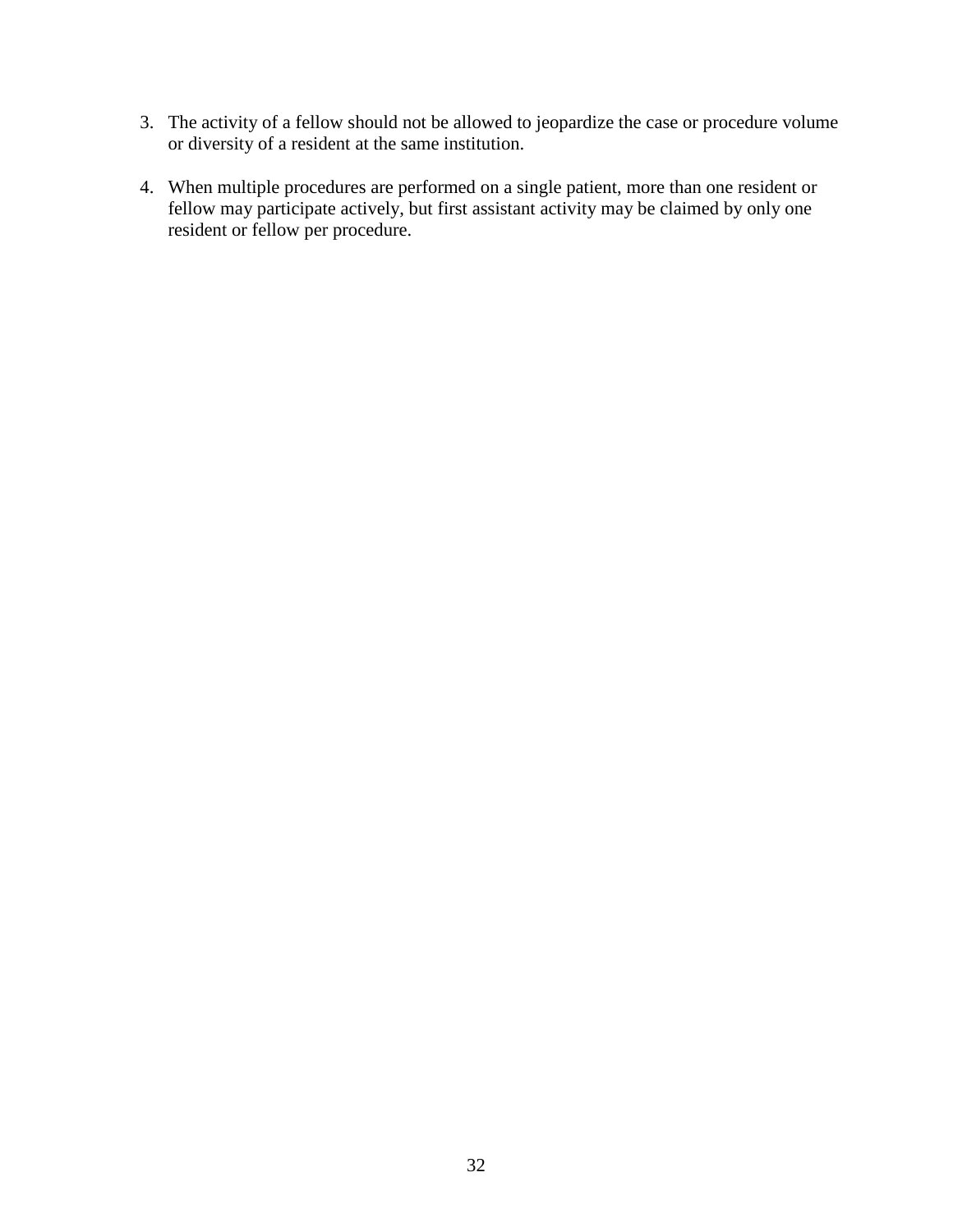# **APPENDIX B: SURGICAL PROCEDURE CATEGORIES AND CODE NUMBERS**

The following categories, procedures, and codes must be used for logging surgical procedure activity:

- **1 Digital Surgery** (lesser toe or hallux)
	- 1.1 partial ostectomy/exostectomy
	- 1.2 phalangectomy
	- 1.3 arthroplasty (interphalangeal joint [IPJ])
	- 1.4 implant (IPJ)
	- 1.5 diaphysectomy
	- 1.6 phalangeal osteotomy
	- 1.7 fusion (IPJ)
	- 1.8 amputation
	- 1.9 management of osseous tumor/neoplasm
	- 1.10 management of bone/joint infection
	- 1.11 open management of digital fracture/dislocation
	- 1.12 revision/repair of surgical outcome
	- 1.13 other osseous digital procedure not listed above

#### **2 First Ray Surgery**

Hallux Valgus Surgery

- 2.1.1 bunionectomy (partial ostectomy/Silver procedure)
- 2.1.2 bunionectomy with capsulotendon balancing procedure
- 2.1.3 bunionectomy with phalangeal osteotomy
- 2.1.4 bunionectomy with distal first metatarsal osteotomy
- 2.1.5 bunionectomy with first metatarsal base or shaft osteotomy
- 2.1.6 bunionectomy with first metatarsocuneiform fusion
- 2.1.7 metatarsophalangeal joint (MPJ) fusion
- 2.1.8 MPJ implant
- 2.1.9 MPJ arthroplasty

#### Hallux Limitus Surgery

- 2.2.1 cheilectomy
- 2.2.2 joint salvage with phalangeal osteotomy (Kessel-Bonney, enclavement)
- 2.2.3 joint salvage with distal metatarsal osteotomy
- 2.2.4 joint salvage with first metatarsal shaft or base osteotomy
- 2.2.5 joint salvage with first metatarsocuneiform fusion
- 2.2.6 MPJ fusion
- 2.2.7 MPJ implant
- 2.2.8 MPJ arthroplasty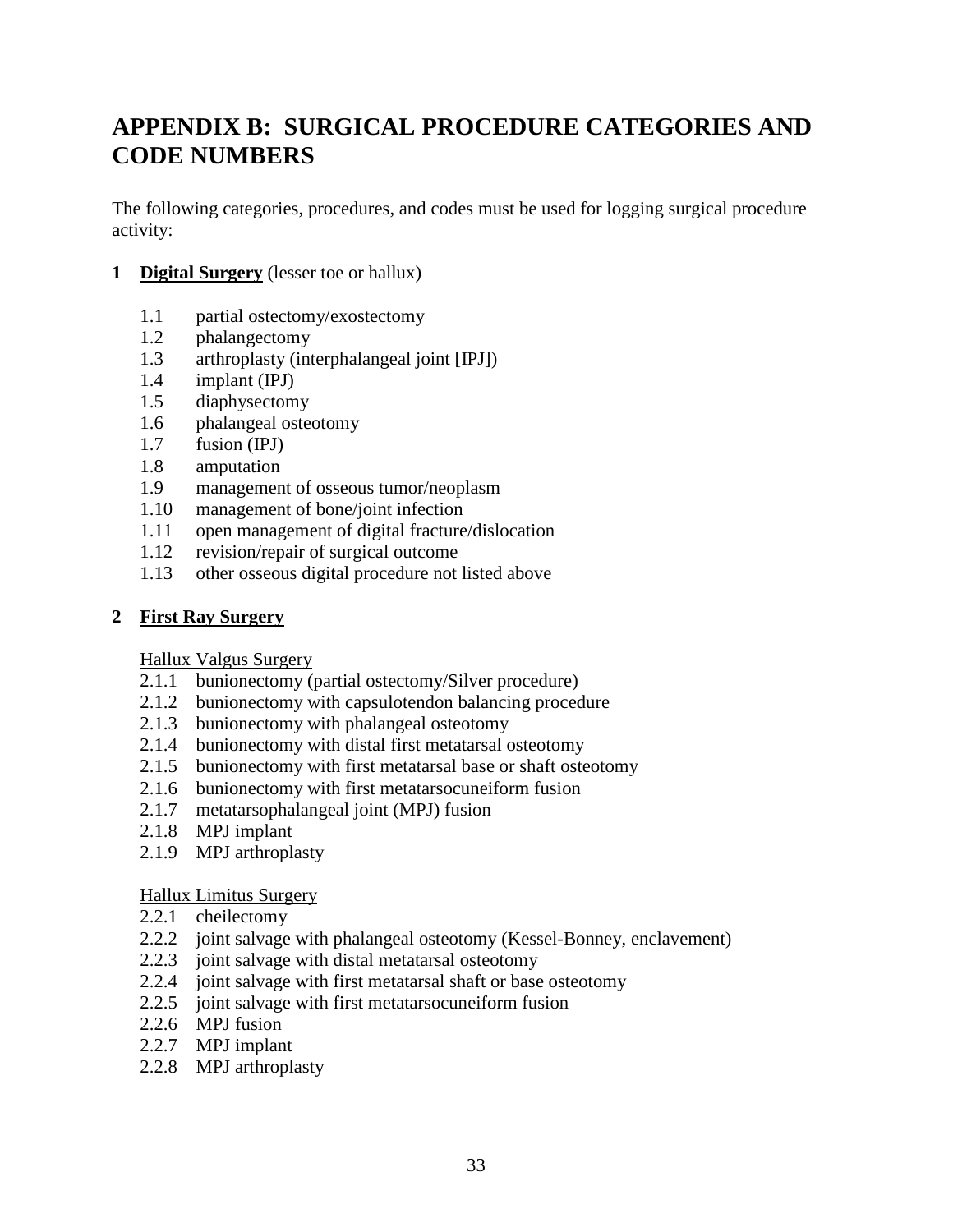#### Other First Ray Surgery

- 2.3.1 tendon transfer/lengthening/capsulotendon balancing procedure
- 2.3.2 osteotomy (e.g., dorsiflexory)
- 2.3.3 metatarsocuneiform fusion (other than for hallux valgus or hallux limitus)
- 2.3.4 amputation
- 2.3.5 management of osseous tumor/neoplasm (with or without bone graft)
- 2.3.6 management of bone/joint infection (with or without bone graft)
- 2.3.7 open management of fracture or MPJ dislocation
- 2.3.8 corticotomy/callus distraction
- 2.3.9 revision/repair of surgical outcome (e.g., non-union, hallux varus)
- 2.3.10 other first ray procedure not listed above

### **3 Other Soft Tissue Foot Surgery**

- 3.1 excision of ossicle/sesamoid
- 3.2 excision of neuroma
- 3.3 removal of deep foreign body (excluding hardware removal)
- 3.4 plantar fasciotomy
- 3.5 lesser MPJ capsulotendon balancing
- 3.6 tendon repair, lengthening, or transfer involving the forefoot (including digital flexor digitorum longus transfer)
- 3.7 open management of dislocation (MPJ/tarsometatarsal)
- 3.8 incision and drainage/wide debridement of soft tissue infection (including plantar space)
- 3.9 plantar fasciectomy
- 3.10 excision of soft tissue tumor/mass of the foot (without reconstructive surgery)
- 3.11 (procedure code number no longer used)
- 3.12 plastic surgery techniques (including skin graft, skin plasty, flaps, syndactylization, desyndactylization, and debulking procedures limited to the forefoot)
- 3.13 microscopic nerve/vascular repair (forefoot only)
- 3.14 other soft tissue procedures not listed above (limited to the foot)
- 3.15 excision of soft-tissue tumor/mass of the ankle (without reconstructive surgery)
- 3.16 external neurolysis/decompression (including tarsal tunnel)

### **4 Other Osseous Foot Surgery**

- 4.1 partial ostectomy (including the talus and calcaneus)
- 4.2 lesser MPJ arthroplasty
- 4.3 bunionectomy of the fifth metatarsal without osteotomy
- 4.4 metatarsal head resection (single or multiple)
- 4.5 lesser MPJ implant
- 4.6 central metatarsal osteotomy
- 4.7 bunionectomy of the fifth metatarsal with osteotomy
- 4.8 open management of lesser metatarsal fracture(s)
- 4.9 harvesting of bone graft distal to the ankle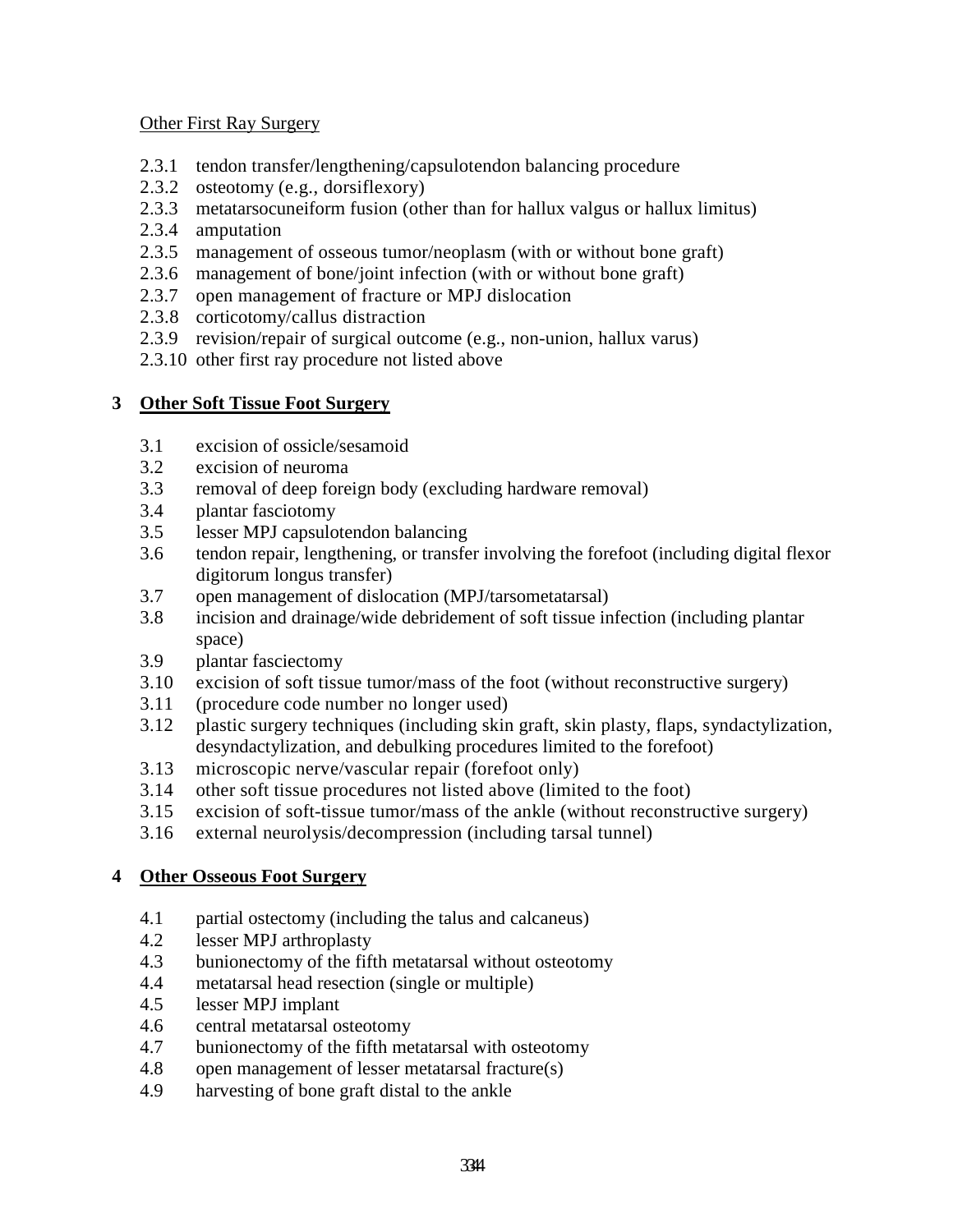- 4.10 amputation (lesser ray, transmetatarsal amputation)
- 4.11 management of bone/joint infection distal to the tarsometatarsal joints (with or without bone graft)
- 4.12 management of bone tumor/neoplasm distal to the tarsometatarsal joints (with or without bone graft)
- 4.13 open management of tarsometatarsal fracture/dislocation
- 4.14 multiple osteotomy management of metatarsus adductus
- 4.15 tarsometatarsal fusion
- 4.16 corticotomy/callus distraction of lesser metatarsal
- 4.17 revision/repair of surgical outcome in the forefoot
- 4.18 other osseous procedures not listed (distal to the tarsometatarsal joint)
- 4.19 detachment/reattachment of Achilles tendon with partial ostectomy

#### **5 Reconstructive Rearfoot/Ankle Surgery**

#### Elective - Soft Tissue

- 5.1.1 plastic surgery techniques involving the midfoot, rearfoot, or ankle
- 5.1.2 tendon transfer involving the midfoot, rearfoot, ankle, or leg
- 5.1.3 tendon lengthening involving the midfoot, rearfoot, ankle, or leg
- 5.1.4 soft tissue repair of complex congenital foot/ankle deformity (clubfoot, vertical talus)
- 5.1.5 delayed repair of ligamentous structures
- 5.1.6 ligament or tendon augmentation/supplementation/restoration
- 5.1.7 open synovectomy of the rearfoot/ankle
- 5.1.8 (procedure code number no longer used)
- 5.1.9 other elective reconstructive rearfoot/ankle soft-tissue surgery not listed above

#### Elective - Osseous

- 5.2.1 operative arthroscopy
- 5.2.2 (procedure code number no longer used)
- 5.2.3 subtalar arthroereisis
- 5.2.4 midfoot, rearfoot, or ankle fusion
- 5.2.5 midfoot, rearfoot, or tibial osteotomy
- 5.2.6 coalition resection
- 5.2.7 open management of talar dome lesion (with or without osteotomy)
- 5.2.8 ankle arthrotomy with removal of loose body or other osteochondral debridement
- 5.2.9 ankle implant
- 5.2.10 corticotomy or osteotomy with callus distraction/correction of complex deformity of the midfoot, rearfoot, ankle, or tibia
- 5.2.11 other elective reconstructive rearfoot/ankle osseous surgery not listed above

#### Non-Elective - Soft Tissue

- 5.3.1 repair of acute tendon injury
- 5.3.2 repair of acute ligament injury
- 5.3.3 microscopic nerve/vascular repair of the midfoot, rearfoot, or ankle
- 5.3.4 excision of soft tissue tumor/mass of the foot (with reconstructive surgery)
- 5.3.5 (procedure code number no longer used)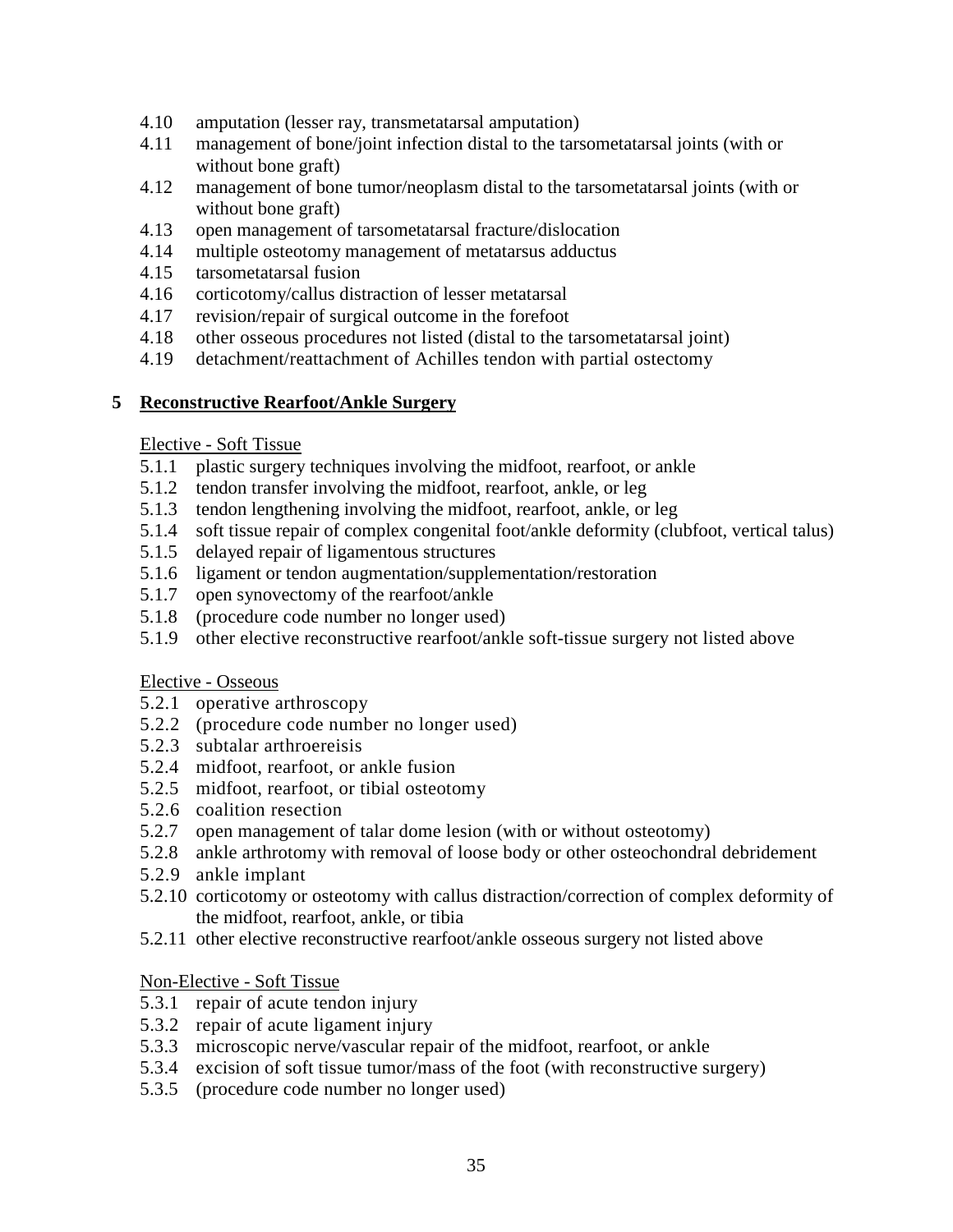- 5.3.6 open repair of dislocation (proximal to tarsometatarsal joints)
- 5.3.7 other non-elective reconstructive rearfoot/ankle soft tissue surgery not listed above
- 5.3.8 excision of soft tissue tumor/mass of the ankle (with reconstructive surgery)

Non-Elective - Osseous

- 5.4.1 open repair of adult midfoot fracture
- 5.4.2 open repair of adult rearfoot fracture
- 5.4.3 open repair of adult ankle fracture
- 5.4.4 open repair of pediatric rearfoot/ankle fractures or dislocations
- 5.4.5 management of bone tumor/neoplasm (with or without bone graft)
- 5.4.6 management of bone/joint infection (with or without bone graft)
- 5.4.7 amputation proximal to the tarsometatarsal joints
- 5.4.8 other non-elective reconstructive rearfoot/ankle osseous surgery not listed above
- **6 Other Podiatric Procedures** (these procedures **cannot** be counted toward the minimum procedure requirements)
	- 6.1 debridement of superficial ulcer or wound
	- 6.2 excision or destruction of skin lesion (including skin biopsy and laser procedures)
	- 6.3 nail avulsion (partial or complete)
	- 6.4 matrixectomy (partial or complete, by any means)
	- 6.5 removal of hardware
	- 6.6 repair of simple laceration (no neurovascular, tendon, or bone/joint involvement)
	- 6.7 biological dressings
	- 6.8 extracorporeal shock wave therapy
	- 6.9 taping/padding (limited to the foot, and ankle)
	- 6.10 orthotics (limited to the foot, and ankle casting for foot orthosis and ankle orthosis)
	- 6.11 prosthetics (including prescribing and/or dispensing toe filler and prosthetic feet)
	- 6.12 other biomechanical experiences not listed above (may include, but is not limited to, physical therapy, shoe prescription shoe modification)
	- 6.13 other clinical experiences
	- 6.14 percutaneous procedures, i.e., coblation, cryosurgery, radiofrequency ablation, platelet-rich plasma.

### **7 Biomechanics**

7.1 biomechanical case; must include diagnosis, evaluation (biomechanical and gait examination), and treatment.

#### **8 History and Physical Examination**

- 8.1 comprehensive history and physical examination
- 8.2 problem-focused history and physical examination